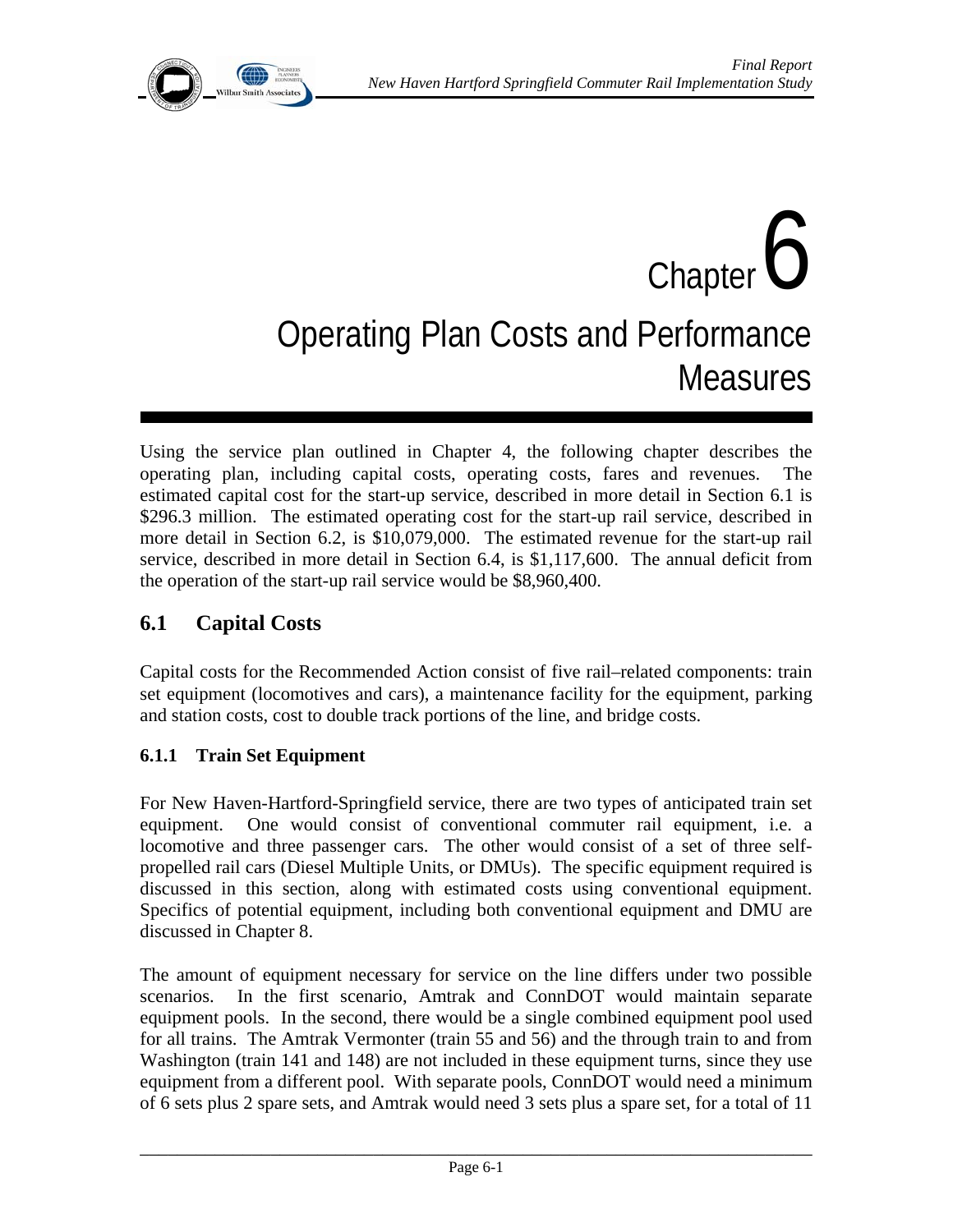

equipment sets. With a combined pool, 8 sets plus two spares, or a total of 10 sets, would be required. The equipment turns with separate Amtrak and ConnDOT services would be as shown in Table 6-1.

| Scenario 1                           | Scenario 2                       |
|--------------------------------------|----------------------------------|
| <b>ConnDOT</b>                       | <b>Combined</b>                  |
| $SPG-1-8-13-NHV$                     | SPG-1-8-9-14-SPG                 |
| SPG-3-10-15-NHV                      | SPG-3-490-475-16-SPG             |
| $SPG-5-12-SPG$                       | SPG-5-470-11-494-SPG             |
| NHV-2-7-14-SPG                       | SPG-495-474-13-NHV               |
| NHV-4-9-16-SPG                       | SPG-7-10-15-NHV                  |
| <b>NHV-6-11-NHV</b>                  | NHV-2-471-486-477-NHV            |
| $= 6$ sets total for ConnDOT         | NHV-4-493-12-SPG                 |
|                                      | NHV-6-437-476-SPG                |
| Amtrak                               | $= 8$ sets total for common pool |
| SPG-495-470-437-476-SPG              |                                  |
| SPG-471-474-475-494-SPG              |                                  |
| NHV-490-493-486-477-NHV              |                                  |
| $=$ 3 sets total for Amtrak shuttles |                                  |
| 9 sets equipment                     | 8 sets of equipment              |
| 3 spare sets (2 ConnDOT, 1 Amtrak)   | 2 spare sets for total service   |
| 12 sets of equipment                 | 10 sets of equipment             |

#### **Table 6-1 Train Set Equipment Needs**

Under the combined plan, Amtrak or CDOT could own all the equipment, with the nonowner paying a "usage fee" as an operating cost in lieu of ownership. It would also work if each entity owned some of the equipment, with usage charges being worked out as a contractual matter between the parties. In California's Surfliner corridor, for example, Amtrak owns some cars and Caltrans owns others. They are operated interchangeably in a single unified service in which Amtrak supports 40% of the net cost and Caltrans supports 60%. A common equipment pool would enable any equipment to be used on any schedule and would be more flexible from an operating standpoint, in addition to requiring less equipment in total.

For this analysis, it is assumed that ConnDOT would require a minimum of 6 train sets, plus two spare locomotives, trailer coaches and cab coaches. Costs for the train sets required, assuming conventional commuter rail equipment, i.e. a locomotive and three passenger cars are used in this analysis. Specifics of potential equipment sources are discussed in Chapter 8.

*Locomotives -* An appropriate locomotive type for the New Haven-Hartford-Springfield service would be a diesel electric locomotive used in commuter rail service today. One locomotive can typically haul five or six commuter cars, but in the Recommended Action, it would only haul three. The estimated costs of a locomotive come in a range of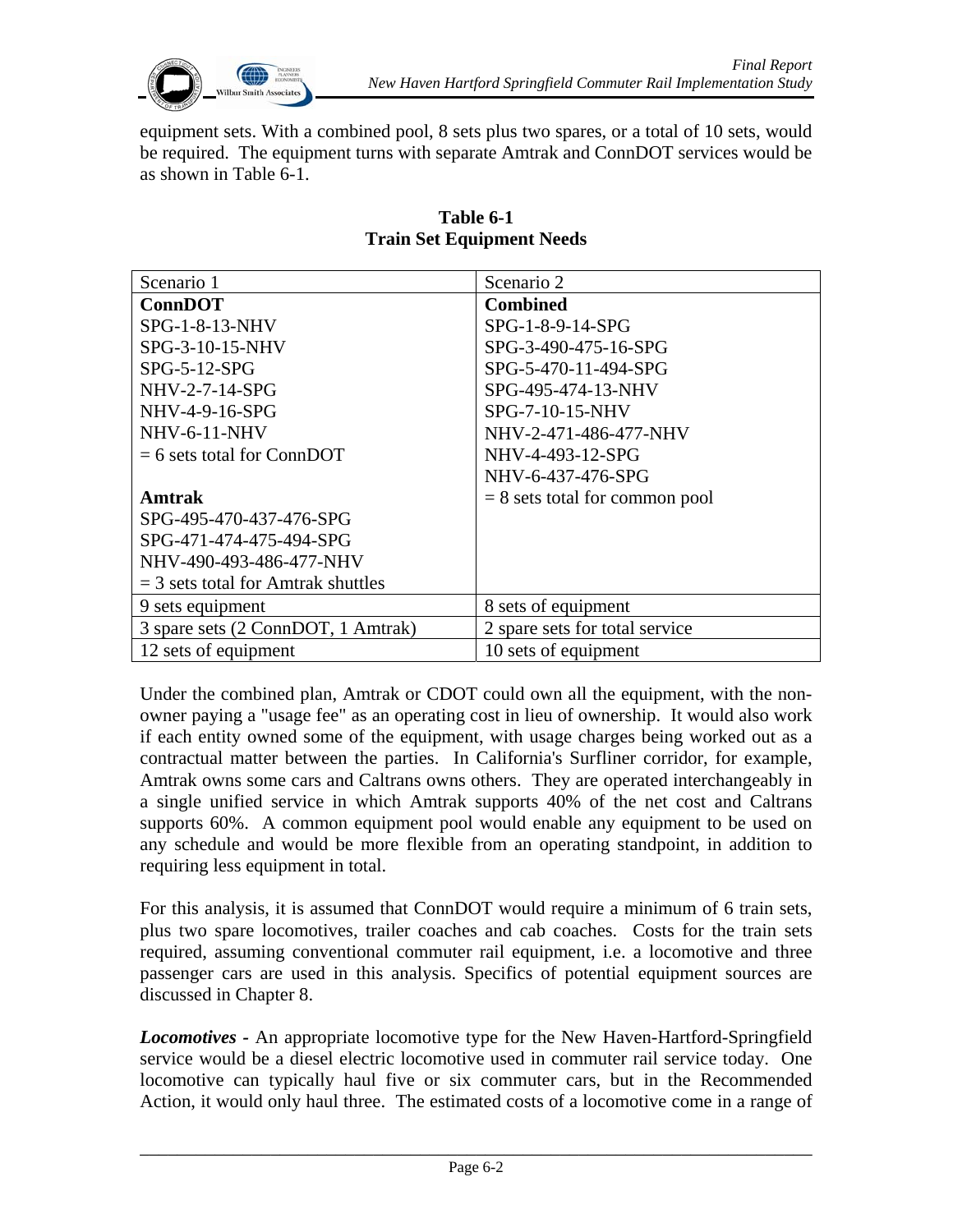

about \$2.8 million for a basic "no frills" passenger locomotive<sup>7</sup> to about \$4.5 million for a high-end AC power locomotive<sup>8</sup>. Delivery costs would be a negligible percentage of the purchase price.

*Cars -* Assuming the traditional train sets, the New Haven-Hartford-Springfield service would use two car types: a cab car and a trailer car or coach. The cab car has an engineer's compartment, which the coach does not. Cab cars are used in a "push pull" configuration. With a cab car on the opposite end of the train from the locomotive, the train set can be operated in either direction, obviating the need to reposition the locomotive from front to back. An average cost of \$1.37 million is assumed for a coach car and \$1.87 million is assumed for a cab car. $9$  Delivery costs would be a negligible percentage of the purchase price.

Table 6-2 below presents the two rolling stock options and their likely costs. A cost for two spare sets is included.

| <b>Type</b>  | <b>Number</b> | <b>Spares</b> | <b>Total</b> | <b>Unit Cost</b> | <b>Total Cost</b> |
|--------------|---------------|---------------|--------------|------------------|-------------------|
|              |               |               | <b>Units</b> |                  |                   |
| Locomotives  |               |               |              | \$4,500,000      | \$36,000,000      |
| Coaches      | 12            |               | 14           | \$1,370,000      | \$19,180,000      |
| Cab cars     |               |               |              | \$1,870,000      | \$14,960,000      |
| <b>Total</b> |               |               |              |                  | \$70,140,000      |

**Table 6-2 Minimum Rolling Stock Summary** 

Source: Wilbur Smith Associates per sources described in text

#### **6.1.2 Maintenance Facility / Storage**

The cost for the maintenance facility described in Chapter 4 would be approximately \$13 million, inclusive of engineering and construction, but not including land acquisition or environmental clean-up. Land requirements would be in the range of 12 acres, estimated at about \$8 million, including an allowance of \$4 million for property purchase and \$4 million for environmental clean-up that may be required due to the necessary location along the rail right-of-way. Purchase of a site would require assumption of environmental issues on the site, the extent of which would be addressed further in the Environmental Assessment phase of this project, once a specific site is identified. Therefore the total cost would be approximately \$21 million, including only an allowance for environmental costs. The costs for a maintenance facility are broken down in Table 6-3.

<sup>&</sup>lt;sup>7</sup> Per conversation with Preston Cook of Engine Systems Inc. (ESI), distributor for EMD.

<sup>&</sup>lt;sup>8</sup> Per conversation with Peter Richter of the Connecticut Department of Transportation.

Per Connecticut Department of Transportation study entitled *New Haven Line Fleet Configuration Analysis*, Task 5: Lifecycle Cost Analysis, page 102.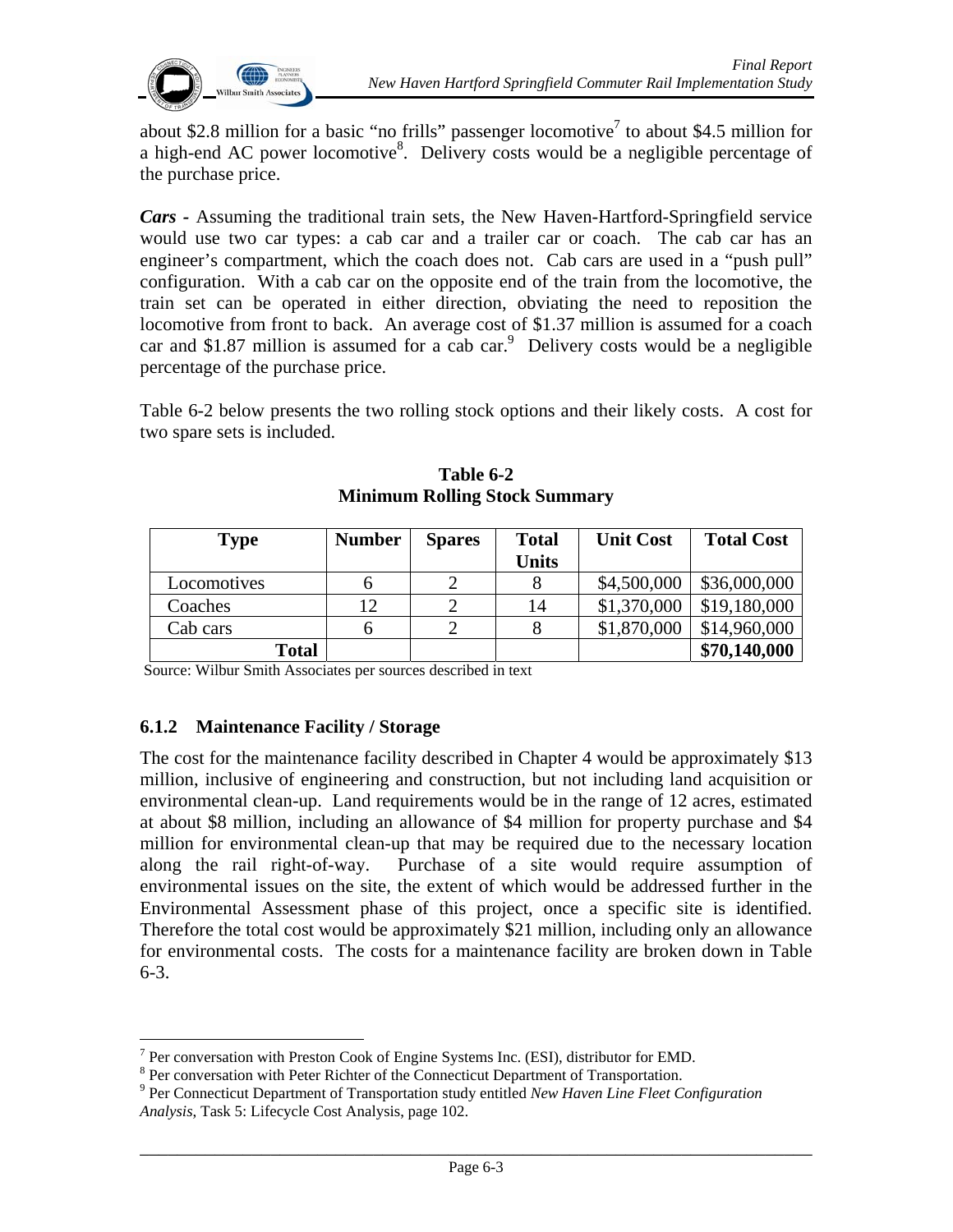



| Item                                    | Quantity        | Cost per unit      | Cost         |  |  |  |  |
|-----------------------------------------|-----------------|--------------------|--------------|--|--|--|--|
| Building (complete) [1]                 | $125,000$ sq ft | \$25 / sq ft       | \$3,125,000  |  |  |  |  |
| Excavation                              | 52,000 cub yd   | $$10$ / cub yd     | \$520,000    |  |  |  |  |
| Pavement                                | 6200 tons       | $$50 / \text{ton}$ | \$310,000    |  |  |  |  |
| Fencing                                 | 1636 ft         | \$20 / ft          | \$33,000     |  |  |  |  |
| Subballast                              | 9534 sq yd      | $$10$ / sq yd      | \$96,000     |  |  |  |  |
| Trackwork                               | 4400 ft         | \$150 / ft         | \$660,000    |  |  |  |  |
| Switches                                | 8               | \$215,000 each     | \$1,720,000  |  |  |  |  |
| <b>Shop Machinery</b>                   |                 |                    | \$250,000    |  |  |  |  |
| Generator                               |                 |                    | \$8,000      |  |  |  |  |
| <b>Subtotal</b>                         |                 |                    |              |  |  |  |  |
| Electrical (20%)                        |                 |                    | \$1,345,000  |  |  |  |  |
| Minor Items / Contingency (30%)         |                 |                    | \$2,017,000  |  |  |  |  |
| <b>Subtotal</b>                         |                 |                    | \$10,084,000 |  |  |  |  |
| Engineering (15%)                       |                 |                    | \$1,311,000  |  |  |  |  |
| Construction (15%)                      |                 |                    | \$1,311,000  |  |  |  |  |
| <b>Fueling Facility</b>                 |                 |                    | \$50,000     |  |  |  |  |
| <b>Washing Facility</b>                 |                 |                    | \$100,000    |  |  |  |  |
| <b>Property Maintenance Equipment</b>   |                 |                    | \$40,000     |  |  |  |  |
| Land Acquisition with Cleanup Allowance | 12 acres        | $$650,000 /$ acre  | \$7,800,000  |  |  |  |  |
| <b>TOTAL</b>                            |                 |                    | \$20,696,000 |  |  |  |  |

**Table 6-3 Maintenance Facility Costs** 

Notes:

Building is pre-fabricated structure with a typical footing design, has basic finished interior, wide enough for three tracks, utilities supplied by local comp. Pavement is standard asphalt mix, access rd is 300 ft long and 24 ft wide. Area inside fence and outside of building is asphalt, fencing is chain link. Trackwork price includes rail, ties, ballast and other track materials. Switches are power operated. Land Acquisition based average unit price for ROW acquisition, including an allowance for environmental clean-up likely associated with a site. Assume site soils are suitable for building and track construction. Property Maintenance Equipment will be leased or subcontracted.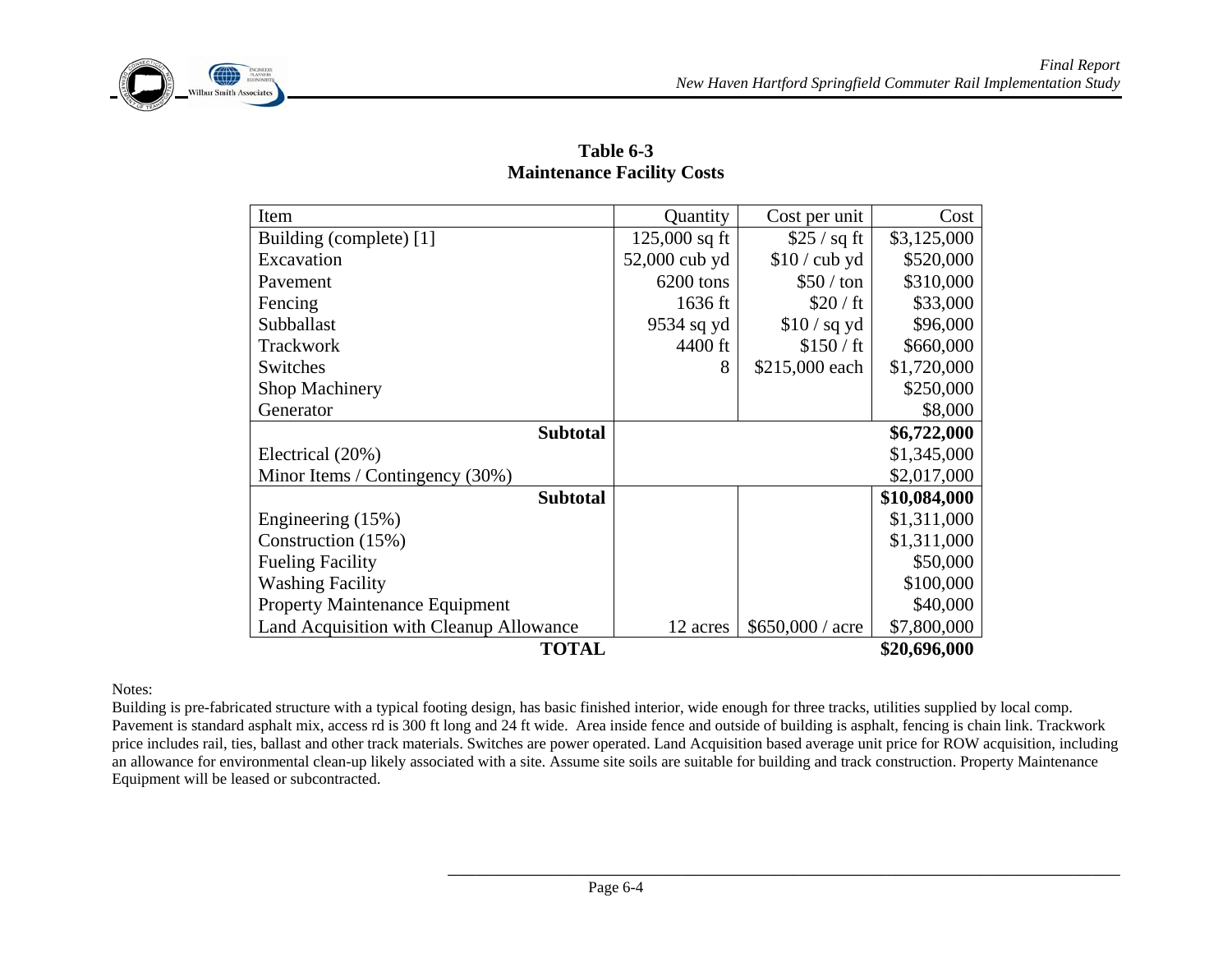

## **6.1.3 Station Costs**

For the Recommended Action, the stations are envisioned to be slightly less substantial the then Maximum Build Scenario, but would still have covered platforms in both directions, bridge walkways over the tracks, and parking as required by ridership. The following costs include these items broken down into categories for each existing and new station. Plan-level drawings of each of the stations are presented in Chapter 4. The total station area costs, including parking and stations are shown in Table 6-4. The total start-up service station cost is anticipated to be \$81 million.

*Parking and Site Work Costs –* Parking costs include surface parking or parking garage construction with applicable site work. Costs were estimated based on advisement from ConnDOT at \$5,000 per parking space for surface parking and \$15,000 per space for parking garage construction, based on previous experience with similar projects. No additional parking is anticipated at this time for New Haven Union Station, New Haven State Street Station or Hartford Union Station.

For Hartford Union Station, \$2,000,000 has been included for construction of a covered walkway from Union Station to the back entrance of the Legislative Office Building Parking Garage with related lighting and landscaping.

Springfield Union Station costs were provided by the Pioneer Valley Planning Commission to account for improvement not currently planned with the renovations taking place at the station. They include an estimated 130 parking spaces dedicated to commuter rail to be provided in one of the planned Union Station garages at an estimated cost of \$18,500 per space.

*Platform and Amenities Costs* – Costs include 200 foot by 10 foot platforms, 100 foot by 10 foot canopies, elevators, stair towers and pedestrian bridges as shown on site plans. The estimated cost for each platform is \$1,375,000. The estimated cost for the elevators, stair towers and pedestrian bridge is \$2,750,000.

North Haven, Meriden, Newington, Windsor and Enfield Stations include costs for two platforms, two canopies, elevators, stair towers and pedestrian bridges. Wallingford, Berlin and Windsor Locks Stations will only require single track for the start-up service proposed for the Recommended Action, therefore costs include only one 200 foot by 10 foot platform and one 100 foot by 10 foot canopy. No station costs were included for New Haven Union Station.

The use of the State Street station requires Springfield line trains to use different tracks into the New Haven station than current operations allow. An allowance of \$4,000,000 for platform improvements is estimated based on the contractor bids for the current Shore Line East station construction. This study did not include a detailed analysis of track occupancy and train movements at New Haven.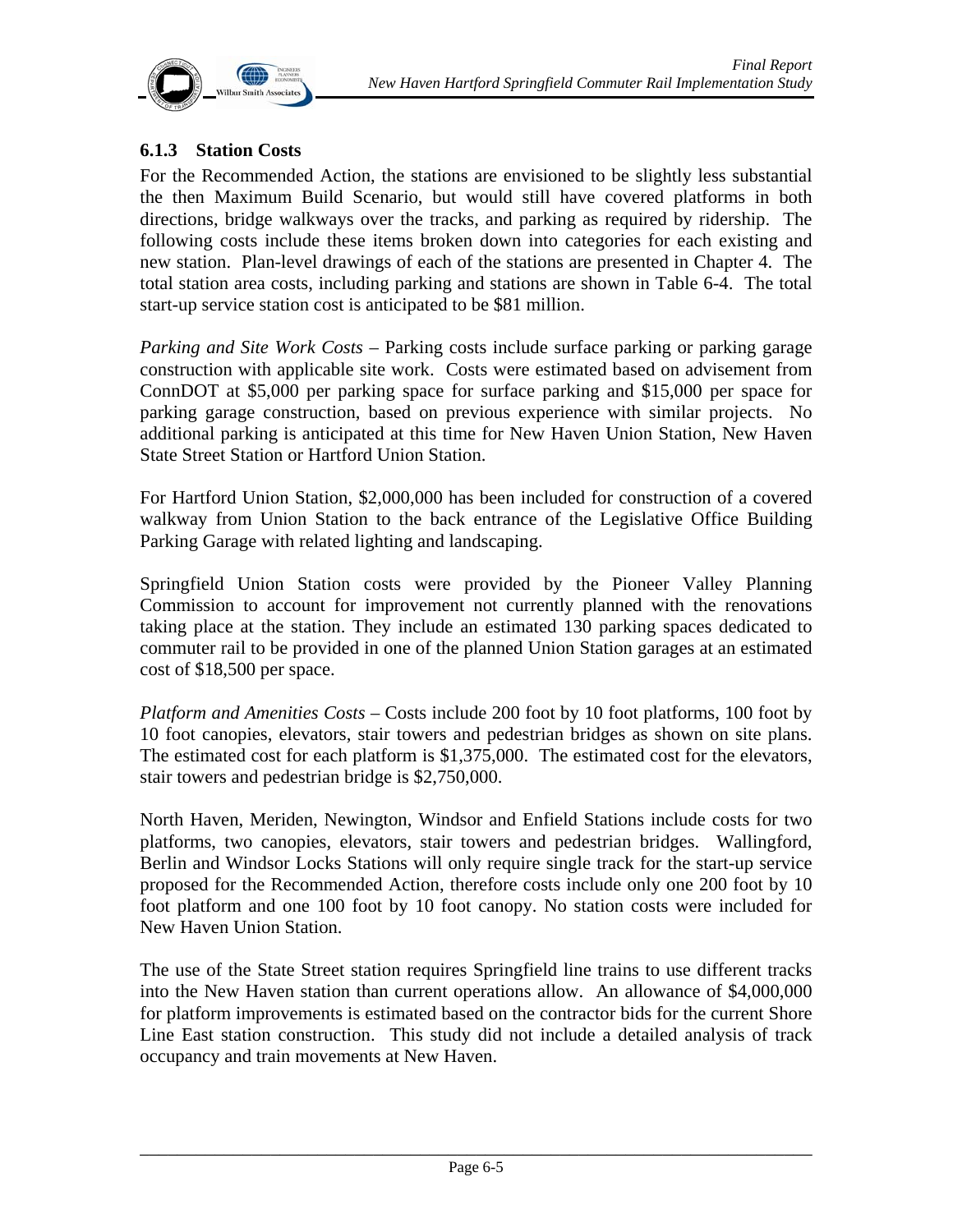

|                                    | <b>New</b><br>Parking<br><b>Spaces</b> | <b>Surface Parking</b><br>and Site Work | Parking Garage<br>and Site Work | Platform and<br>Amenities | Survey, Design,<br>Construction<br>Services [1] | Right-of-way<br>Acquisitions | <b>Estimated Total</b><br>Site Development<br>Costs $[2]$ |
|------------------------------------|----------------------------------------|-----------------------------------------|---------------------------------|---------------------------|-------------------------------------------------|------------------------------|-----------------------------------------------------------|
| New Haven State Street             | $\qquad \qquad -$                      | $- -$                                   | $- -$                           | \$4,000,000               | \$1,040,000                                     | $\qquad \qquad -$            | \$5,040,000                                               |
| North Haven                        | 205                                    | \$1,025,000                             | $\qquad \qquad -$               | \$5,500,000               | \$1,700,000                                     | $\qquad \qquad -$            | \$8,225,000                                               |
| Wallingford [3]                    | 200                                    | \$1,000,000                             |                                 | \$1,375,000               | \$620,000                                       | \$840,000                    | \$3,835,000                                               |
| Meriden                            | 200                                    | \$1,000,000                             | $- -$                           | \$5,500,000               | \$1,690,000                                     | \$846,000                    | \$9,036,000                                               |
| Berlin (Alternative A)             | 147                                    | \$735,000                               | $- -$                           | \$1,375,000               | \$550,000                                       | \$390,000                    | \$3,050,000                                               |
| Newington                          | 200                                    | \$1,000,000                             | $- -$                           | \$5,500,000               | \$1,690,000                                     | \$675,000                    | \$8,865,000                                               |
| Hartford                           | $\qquad \qquad -$                      | $$2,000,000$ [4]                        |                                 | \$2,000,000               | \$1,040,000                                     |                              | \$5,040,000                                               |
| Windsor                            | 266                                    |                                         | \$3,990,000                     | \$5,500,000               | \$2,470,000                                     | \$417,000                    | \$12,377,000                                              |
| Windsor Locks                      | 125                                    | \$625,000                               | $- -$                           | \$4,250,000               | \$1,270,000                                     | $- -$                        | \$6,145,000                                               |
| Enfield (Alternative B)            | 117                                    | \$585,000                               | $- -$                           | \$5,500,000               | \$1,590,000                                     | \$453,000                    | \$8,128,000                                               |
| Springfield [5]                    | 130                                    | $- -$                                   | \$2,405,000                     | \$6,500,000               | \$2,320,000                                     | $\overline{\phantom{m}}$     | \$11,225,000                                              |
| <b>Start-up Service Totals</b> [6] | 1,590                                  | \$7,970,000                             | \$6,395,000                     | \$47,000,000              | \$15,980,000                                    | \$3,621,000                  | \$80,966,000                                              |
|                                    |                                        |                                         |                                 |                           |                                                 |                              |                                                           |

**Table 6-4 Station Area Costs** 

| <b>Wharton Brook Station</b> | 112   | \$560,000         | $- -$       | \$5,500,000  | \$1,580,000  | \$720,000                | \$8,360,000   |
|------------------------------|-------|-------------------|-------------|--------------|--------------|--------------------------|---------------|
| <b>Wallingford Second</b>    |       |                   |             |              |              |                          |               |
| Platform and Ped Crossing    | $- -$ | $\qquad \qquad -$ | --          | \$4,125,000  | \$1,080,000  | $\overline{\phantom{m}}$ | \$5,205,000   |
| Meriden Parking Garage       | 200   | $\qquad \qquad -$ | \$3,000,000 | $--$         | \$780,000    | $- -$                    | \$3,780,000   |
| Berlin Second Platform and   |       |                   |             |              |              |                          |               |
| Pedestrian Crossing          | $- -$ |                   | --          | \$4,125,000  | \$1,080,000  | $ -$                     | \$5,205,000   |
| <b>Windsor Locks Second</b>  |       |                   |             |              |              |                          |               |
| Platform and Ped Crossing    | $- -$ |                   | --          | \$2,750,000  | \$720,000    | $ -$                     | \$3,470,000   |
| <b>Additional Full-build</b> |       |                   |             |              |              |                          |               |
| <b>Items Totals</b> [6]      | 312   | \$560,000         | \$3,000,000 | \$16,500,000 | \$5,240,000  | \$720,000                | \$26,020,000  |
| Total $[6]$                  | .902  | \$8,530,000       | \$9,395,000 | \$63,500,000 | \$21,220,000 | \$4,341,000              | \$106,986,000 |

Notes: [1] Reflect survey (3%), design (10%), construction staking (1%), and construction admin (12%) of parking and station costs. [2] Does not include costs for public involvement, site plan approvals; hazardous materials studies or remediation; environmental studies or mitigation; geotechnical studies, regulatory permitting, project financing, property appraisals, relocations, program administration costs, or other costs not explicitly included. [3] Costs based on an ideal number of parking spaces constructed and not on site plans shown. [4] Cost for walkway. [5] Costs obtained from PVPC. [6] All costs are in 2004 dollars.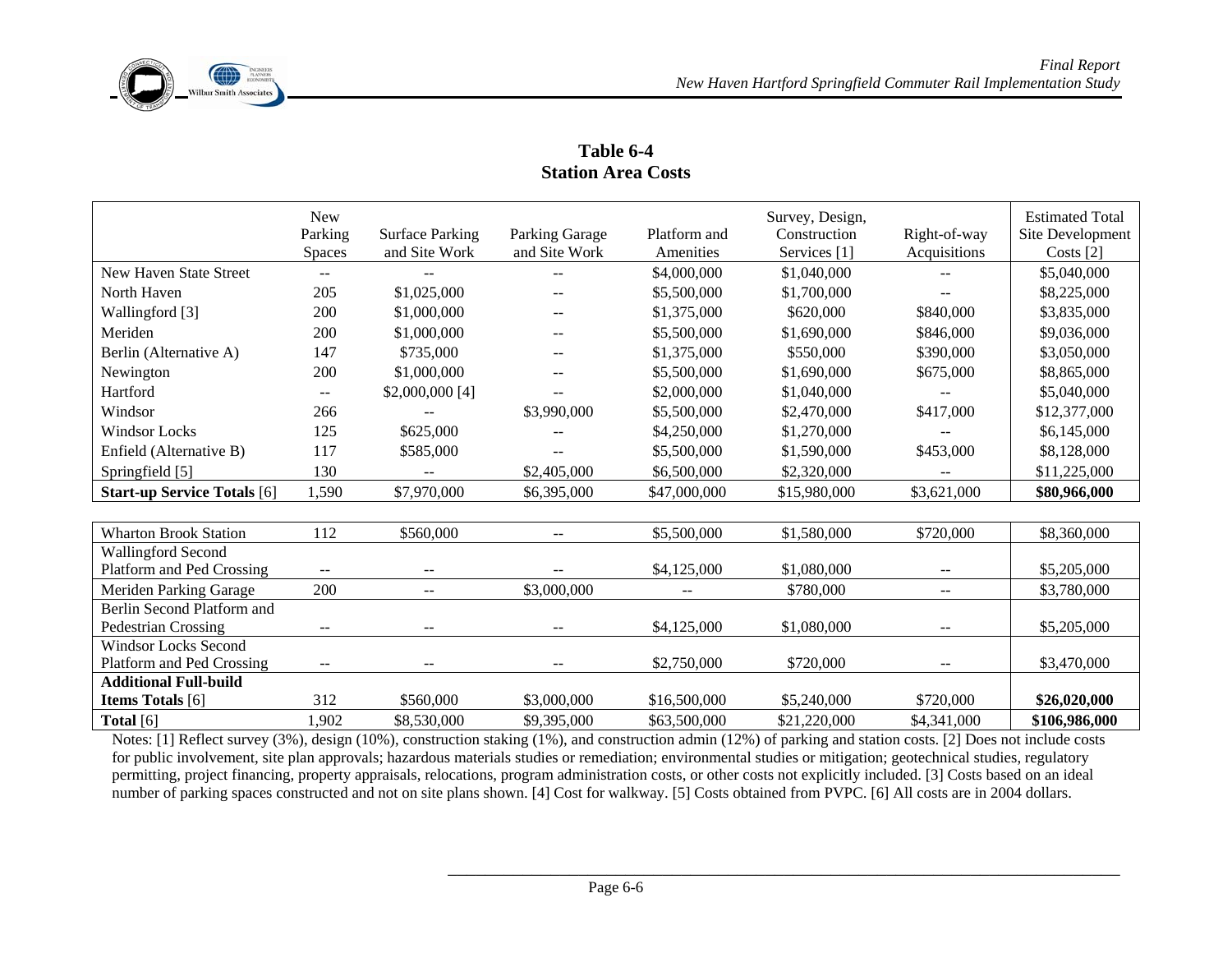

For Hartford Union Station, a cost of \$2,000,000 has been included for conversion of one section of the existing platform to a high level platform with canopy and other related station area improvements.

Springfield Union Station costs were provided by the Pioneer Valley Planning Commission to account for improvement not currently planned with the renovations taking place at the station. Springfield station related costs are expected to be \$6,500,000 for four elevators, four stair towers, related tunnel work, platforms, canopies, station related signage and station related lighting.

*Right-of-way Acquisitions Costs* - Costs for right-of-way acquisitions are estimated based on concept-level determinations of property acquisition needs. A unit cost of \$300,000 per acre has been used based on information provided by ConnDOT and a limited internet-based review of commercial property values. Parcel limits estimated based on a review of aerial photography.

*Full-build Station Costs –* In addition to the start-up service Recommended Action costs, Table 6-4 lists additional costs that would be incurred with the future double-tracking of the entire Springfield line, as outlined in Chapter 4 for a full-build. An additional station at Wharton Brook, anticipated with the development of the Pratt and Whitney property in North Haven is estimated at \$8.36 million. Second platforms and overhead pedestrian crossings that would be required in Wallingford, Berlin and Windsor Locks with the addition of double track are estimated at \$5.2 million for Wallingford and Berlin and \$3.47 million for Windsor Locks, where the elevators and stairways are already in place with the overhead pedestrian crossing from the parking area. In addition, a cost has been included for the future provision of 200 parking spaces in a parking garage envisioned in Meriden with future development. The additional station costs for the full-build are \$26 million.

#### **6.1.4 Double Track Extension and Related Signal System Costs**

For the Start-up Service, the Springfield Line would essentially remain a single-track railroad with a bi-directional signaling / train control system and multiple controlled passing sidings similar to the existing configuration. However, five existing double track sections would require a minimum of approximately 18-miles of track extensions to provide additional double track on the Springfield Line to accommodate the increase in train movements without impacting planned service trip times.

The Bi-State Alternative called for approximately 15.4 miles of extended track. With the addition of three new stations in the alternative, additional double track would permit more flexibility in scheduling and operations. The Recommended Action further improves service flexibility by adding approximately 2.6 more miles of new track for a total of a minimum of 18 miles and ten new #20 track turnouts (switches) that will connect the ends of the new double track sections to the single track.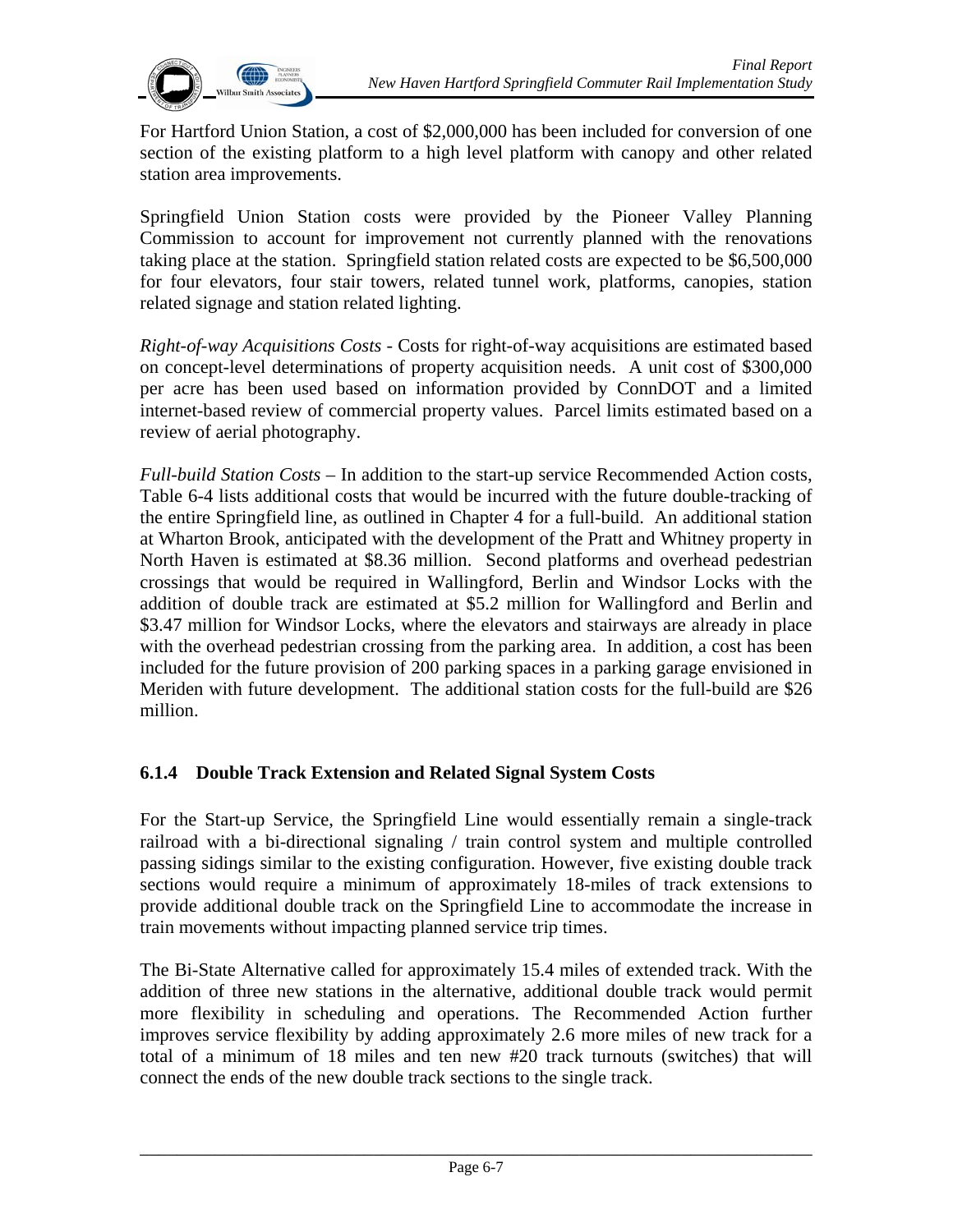

The recommended Start-up Service would require (at a minimum) the following major track changes (see Figure 6-1):

- Extend existing double track from MP 7.3 (Cedar) to MP 11.0 (south of Wallingford) with a new interlocking at MP 11.0. This requires double track across the Quinnipiac River and differs from the Bi-State 1 Alternative.
- Extend existing double track from MP 20.6 (Quarry) through the industrial track to MP 22.5 with a new interlocking at MP 22.5.
- Extend existing double track from MP 28.2 to 31.1 (New), and from MP 33.4 (Wood) to MP 35.2 (Parkville) with a new interlockings at MP 28.2. Some track through Hartford may be redesignated as a running track instead of a passing track, however this issue requires further study and coordination with Amtrak operations staff.
- Extend existing double track from MP 38.9 (Fry) to MP 43.0 (Windsor) with a new interlocking at MP 38.9 (Fry).
- Extend existing double track from MP 51.5 (east side of Connecticut River) to MP 54.7 (Field) with a new interlocking at MP 51.5.

Each double track extension will require modifications to the existing and/or new signal system "interlockings" to control the new #20 track switch connection from the new (extended) end of double track to the existing single track. For conceptual planning purposes, it was assumed that existing interlockings and switches will be retained. Therefore, the signal system costs include additional all electric switch machines, track circuits, interlocking signals and other signal system equipment required to accommodate the double track extensions.

Each new interlocking will require tie-in to Amtrak's Centralized Electrification and Traffic Control (CETC) facility in South Station, Boston which houses Amtrak's Train Dispatchers for remote supervision of the Springfield Line. Appropriate interlocking signals, track circuits and other signal equipment will be required to allow bi-directional train movements on either track. Each interlocking will also be equipped with a "Local Control Panel" to allow for onsite control of signals and track switches for routine testing, a failure within the CETC control center or connecting communications equipment, or as a contingency to respond to any unforeseen operational problem affecting normal train movements. Amtrak forces will make CETC software database changes to facilitate the track and signal changes in the Recommended Action. The costs for additional code system equipment and CETC database work are included in the various conceptual cost estimates below.

The track and signal system related costs for the Start-up Service Recommended Action were conceptually estimated to include the following major work items and assumptions:

• A minimum of 18 miles of new track at approximately \$800,000 per mile or approximately \$150 per track foot installed (\$14,400,000). Rail would be minimum 132-lb. (or currently available 136-lb) with double shoulder tie plates secured to main line ties with standard cut spikes. The new track would be fully anchored in accordance with the Amtrak MW-1000 track standards manual. Grading and drainage remains in place along the line.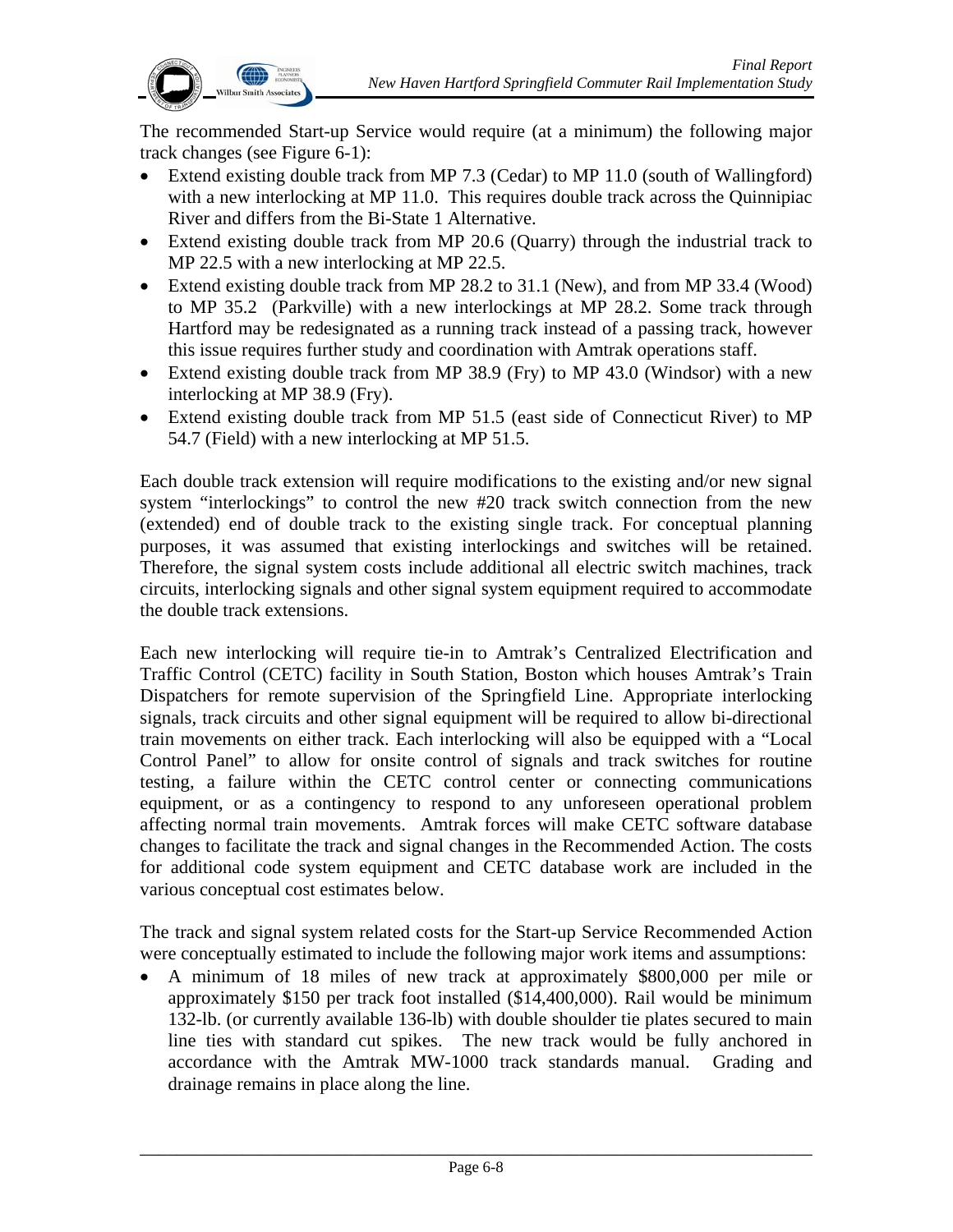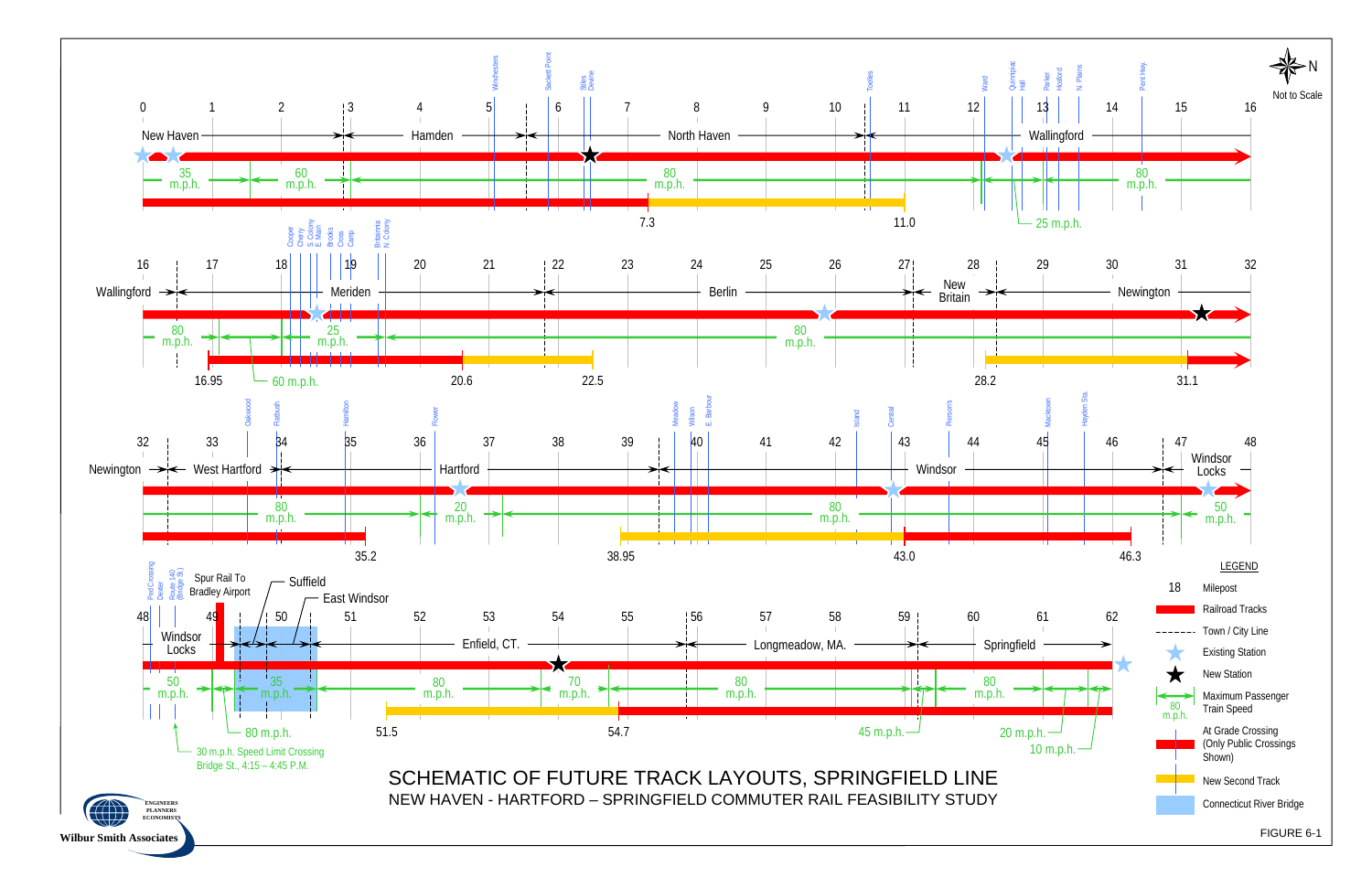

- 10 new #20 track turnouts or "switches" of the same weight and rail section as the new track; 2 new switches (one at each end) are required for each additional doubletrack section; estimated cost \$150,000 for each #20 turnout (track material and installation); assumed no movable point frogs; standard AREMA #20 pattern turnout on wood ties. (\$1,500,000)
- 5 new Interlocking control points at \$1.5 million each. (\$7,500,000); additional track circuits, code system equipment, Signals, "cut-section" signal locations and other required signal equipment for the new track is included; Adequate roadway maintenance access to the new Interlockings should be confirmed during Preliminary Engineering.
- Modifications to the 5 existing interlockings to accommodate double track extensions are estimated to cost approximately \$750,000 each. (\$3,750,000)
- Grade crossing signal modifications (6  $\omega$  \$100,000 each) to accommodate double track changes (Toelles, Meadow, Wilson, East Barber, Island, Central St); other miscellaneous grade crossing work - \$150,000; (total \$750,000). It is also assumed Oakwood Ave, Flatbush Ave and Hamilton St crossings are in existing double track section. Several existing signal instrument houses may require relocation – TBD during Preliminary Engineering.
- AC Power Distribution modifications to accommodate new interlockings, new signal cut-sections, and other locations where signal power distribution changes are required- \$1,000,000.

These costs are summarized in Table 6-5. The total conceptual engineering track and signal system costs are therefore estimated at approximately \$33.235 million for the Start-Up Service Recommended Action.

| <b>Item</b>                          | Quantity | <b>Cost per Unit</b> | Cost         |
|--------------------------------------|----------|----------------------|--------------|
| New Track                            | 18 miles | \$800,000 / mile     | \$14,400,000 |
| Switches                             | 10       | \$150,000 each       | \$1,500,000  |
| New Interlocking Control Points      | 5        | \$1,500,000 each     | \$7,500,000  |
| Modified Interlocking Control Points | 5        | \$750,000 each       | \$3,750,000  |
| Grade Crossing Signal Modifications  | 6        | \$100,000 each       | \$750,000    |
|                                      |          | plus misc.           |              |
| <b>AC Power Modifications</b>        |          |                      | \$1,000,000  |
| Subtotal                             |          |                      | \$28,900,000 |
| Design, Inspection, Testing,         |          | 15%                  | \$4,335,000  |
| and Cut-over                         |          |                      |              |
| <b>Start-up Service Total</b>        |          |                      | \$33,235,000 |

**Table 6-5 Start-up Service Double Track Extension and Signal System Costs** 

In addition to the 18 miles of track and signal system costs for the Recommended Action, the "Full Build" double-tracking of the entire Springfield line will require another 20.5 miles of track, plus signal system, power distribution, and grade-crossing changes.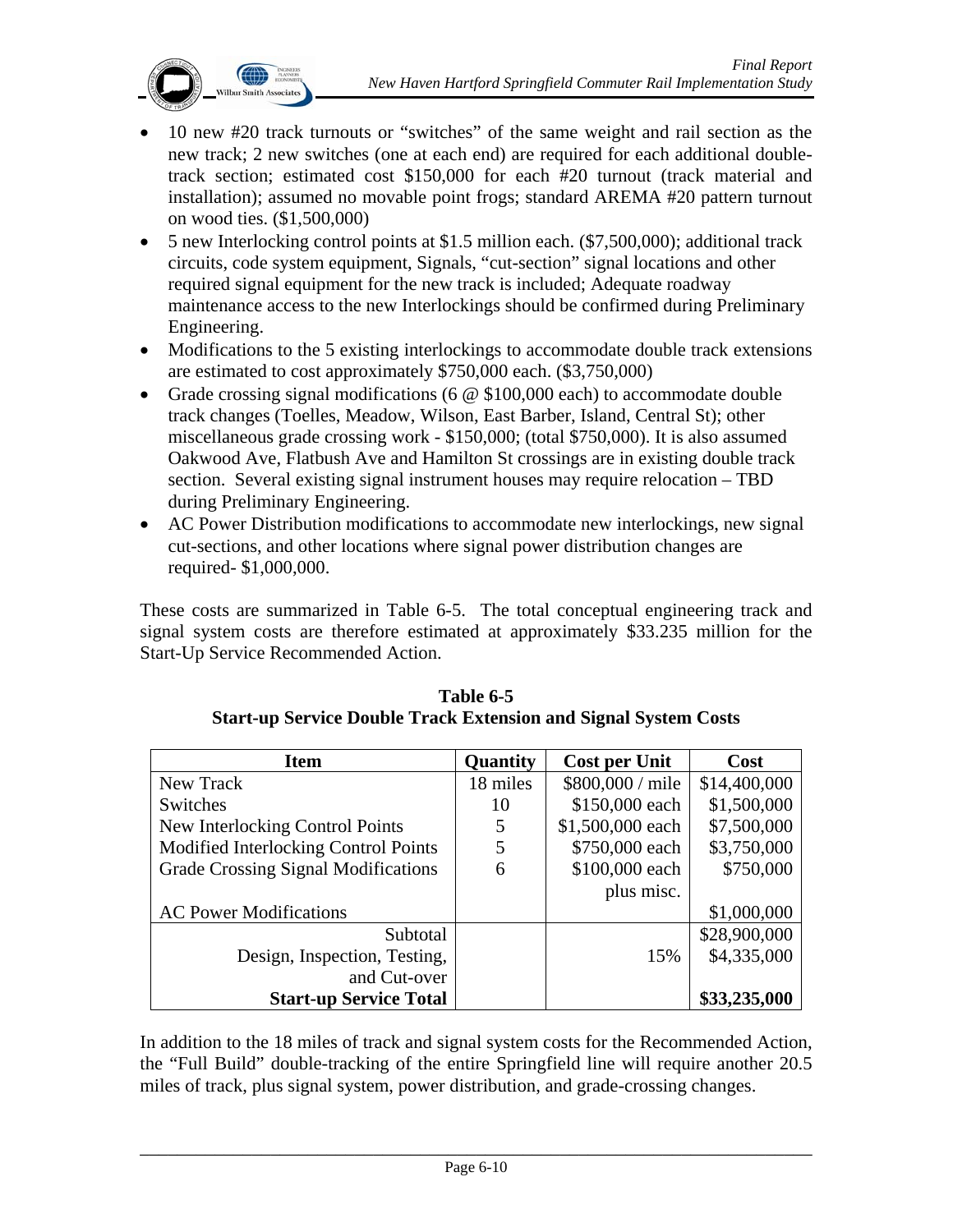

The conceptual cost for 20.5 miles of new track is approximately \$800,000 per mile or approximately \$150 per track foot installed (\$16,000,000) including the following major work items and assumptions:

- Extend the Recommended Action double track approximately 5.9 miles from MP 11.0 (south of Wallingford) to the double track section at MP 16.95 (Meriden).
- Extend the Recommended Action double track approximately 5.7 miles from MP 22.5 to the double track section at MP 28.2.
- Extend Recommended Action double track approximately 3.7 miles from MP 35.2 to the double track section at MP 38.9 (Fry).
- Extend Recommended Action double track approximately 5.2 miles from MP 46.3 to the double track section at MP 51.5 (east side of Connecticut River).

The track and signal system related costs for the Full-Build were conceptually estimated to include the following major work items and assumptions:

- 20.5 miles of new track at approximately \$800,000 per mile or approximately \$150 per track foot installed (\$16,400,000). Rail would be minimum 132-lb. (or currently available 136-lb) with double shoulder tie plates secured to main line ties with standard cut spikes. The new track would be fully anchored in accordance with the Amtrak MW-1000 track standards manual. Grading and drainage remains in place along the line.
- 8 new #20 track turnouts or "switches" of the same weight and rail section as the new track; 2 new switches (one at each end) are required for each double-track section; estimated cost \$150,000 for each #20 turnout (track material and installation); assumed no movable point frogs; standard AREMA #20 pattern turnout on wood ties. (Total \$1,200,000)
- Modifications to the 8 existing interlockings to accommodate double track extensions are estimated to cost approximately \$750,000 each. (\$6,000,000); Additional track circuits, code system equipment, signals, "cut-section" signal locations and other required equipment in new track included; Adequate roadway maintenance access to the new interlockings should be confirmed during Preliminary Engineering.
- Grade crossing signal modifications (11  $\omega$  \$100,000 each) to accommodate double track changes (Ward, Quinnipiac, Hall, Parker, Hosford, N. Plains, Pent Hwy, Flower, Ped Crossing, Dexter, Bridge St); other miscellaneous grade crossing work - \$275,000; (total \$1,375,000). Several existing signal instrument houses may require relocation to be determined during Preliminary Engineering.
- AC Power Distribution modifications to accommodate existing Interlocking, new signal cut-sections, and other locations where signal power distribution changes are required- \$1,250,000.

These costs are summarized in Table 6-6. The total conceptual engineering track and signal system costs are therefore estimated at approximately \$30.235 million in addition to the Start-up Service costs for an estimated total of \$63.394 million for the Full-build with double tracking of the entire line.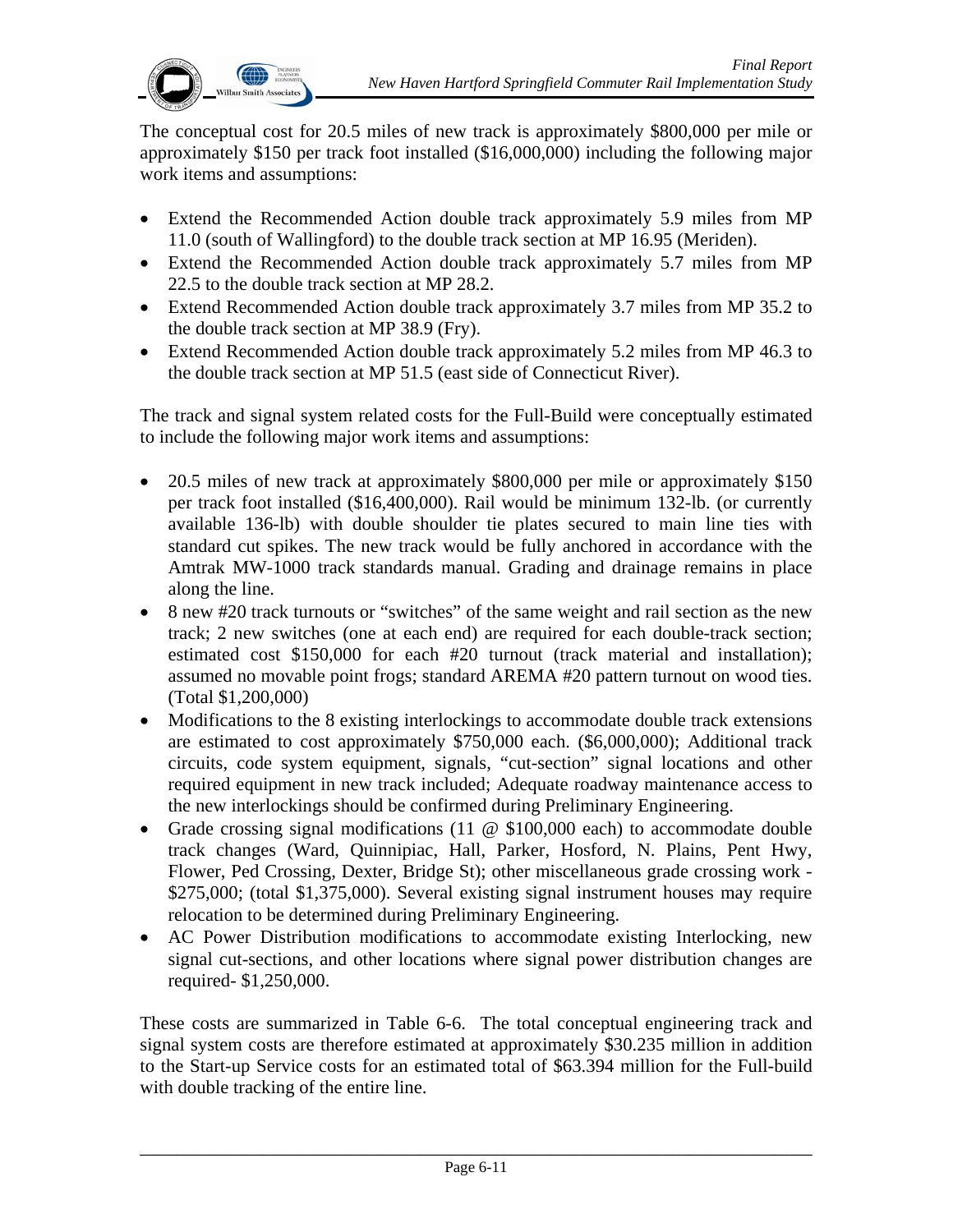

| <b>Item</b>                                | Quantity | <b>Cost per Unit</b> | Cost         |
|--------------------------------------------|----------|----------------------|--------------|
| New Track                                  | 20.5     | \$800,000 / mile     | \$16,400,000 |
|                                            | miles    |                      |              |
| Switches                                   | 8        | \$150,000 each       | \$1,200,000  |
| Interlocking<br>Modified<br>Existing       | 8        | \$750,000 each       | \$6,000,000  |
| <b>Control Points</b>                      |          |                      |              |
| <b>Grade Crossing Signal Modifications</b> | 11       | \$100,000 each       | \$1,375,000  |
|                                            |          | plus misc.           |              |
| <b>AC Power Modifications</b>              |          |                      | \$1,250,000  |
| Subtotal                                   |          |                      | \$26,225,000 |
| Design, Inspection, Testing,               |          | 15%                  | \$3,934,000  |
| and Cut-over                               |          |                      |              |
| <b>Additional Full-build Items Total</b>   |          |                      | \$30,159,000 |
| <b>Full-build Total</b>                    |          |                      | \$63,394,000 |

**Table 6-6 Full-build Double Track Extension and Signal System Costs** 

It is of note that for maximum flexibility, additional switches configured as a "doublecrossover" should be installed at various locations throughout the Springfield Line to facilitate continuous train movements from either track to either track without requiring some train movements to stop and back through a crossover before proceeding. For both the Recommended Action and Full Build scenarios, this conceptual estimate does not include any costs for double crossovers as the final locations and configuration (facing point / trailing point) of crossovers, interlocking limits, and other important operating characteristics should be undertaken as part of Preliminary Engineering and Design.

Actual locations of signals and switches (including universal crossovers) must meet the safety and operational requirements of a detailed Signal Block Design and be validated during Preliminary Engineering through revised operations modeling.

#### **6.1.5 Bridge Costs**

Bridge costs were evaluated in the Alternatives Report as part of the maximum build scenario. For a start-up service, it is assumed that bridge rehabilitation costs would be encountered only where a new second main track is to be constructed, and that all other bridge costs would be considered maintenance costs to renew the existing infrastructure, owned and maintained by Amtrak. Therefore, of the bridge costs presented in the Maximum Build section of the Alternatives Report, only the short-term costs apply and only for bridges listed in Table 6-7. On this basis, the bridge costs assumed for the initial commuter service is \$505,000. The bridge costs assumed for the double-tracking of the entire line are listed as well.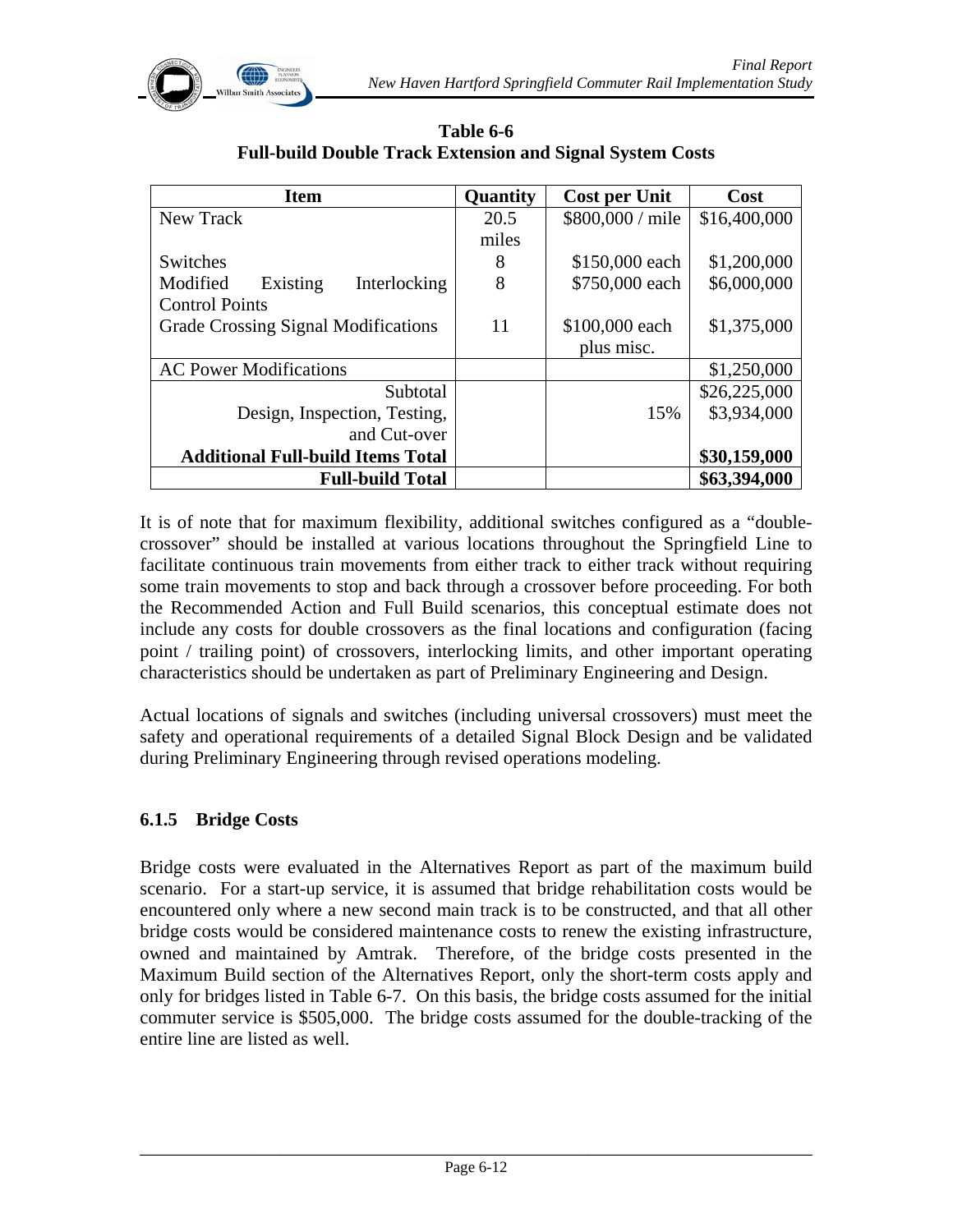

### **Table 6-7 Bridge Costs**

| <b>AMTRAK Bridge No.</b> | <b>Description</b>                                      | <b>Short Term</b><br><b>Rehabilitation /</b><br><b>Replacement Cost</b> |
|--------------------------|---------------------------------------------------------|-------------------------------------------------------------------------|
| 30.99 (Newington)        | 74 ft Encased I-Beam over Newington River               | \$86,000                                                                |
| 35.15 (Hartford)         | 79 ft Through Girder over Park Ave.                     | \$176,000                                                               |
| 42.65 (Windsor)          | 29 ft Deck Girder over Batchelder Rd.                   | \$123,000                                                               |
| 53.98 (Thompsonville)    | 35 ft Encased I-Beam over Main St.                      | \$36,000                                                                |
|                          | Subtotal                                                | \$421,000                                                               |
|                          | Design and Construction Services (20%)                  | 84,000                                                                  |
|                          | <b>Start-up Service Total</b>                           | \$505,000                                                               |
| 15.26 (Yalesville)       | 58 ft Conc. Box Beam over Falls Brook                   | \$31,000                                                                |
| 16.78 (Meriden)          | 28 ft I-Beam over Gypsy Lane                            | \$2,599,000                                                             |
| 25.52 (Berlin)           | 170 ft Stone Arch over Mill River                       | \$44,000                                                                |
| 25.76 (Berlin)           | 35 ft Through Girder over Farmington Ave.               | \$1,150,000                                                             |
| 26.39 (Berlin)           | 56 ft Stone Arch over Willow Brook                      | \$84,000                                                                |
| 35.41 (Hartford)         | 50 ft Conc/Stone Arch over Park River                   | \$107,000                                                               |
| 35.51 (Hartford)         | 103 ft Through Girder over Capitol Ave.                 | \$288,000                                                               |
| 36.38 (Hartford)         | 85 ft Through Girder over Roadway B                     | \$29,000                                                                |
| 36.53 (Hartford)         | 77 ft Through Girder over Asylum St.                    | \$182,000                                                               |
| 36.55 (Hartford)         | 637 ft Deck Girder over Station Viaduct                 | \$762,000                                                               |
| 36.66 (Hartford)         | 36 ft Deck Girder over Church Street                    | \$1,029,000                                                             |
| 37.35 (Hartford)         | 93 ft Conc. Arch and Encased I-Beam over Windsor St.    | \$188,000                                                               |
| 49.73 (Windsor Locks)    | 1541ft Through Truss & Deck Girder over Connecticut Riv | \$1,844,000                                                             |
|                          | Subtotal                                                | \$8,337,000                                                             |
|                          | Design and Construction Service (20%)                   | 1,668,000                                                               |
|                          | <b>Additional Full-build Items Total</b>                | \$10,005,000                                                            |
|                          | <b>Full-build Total</b>                                 | \$10,510,000                                                            |

Source: URS Corporation

## **6.1.6 Airport Connection**

In the recommended action, the airport connection will initially be handled via a shuttle bus from Windsor Locks station. Therefore, no capital construction costs are necessary, aside from those shown at Windsor Locks station. It is anticipated that a minor cost will be incurred for the purchase of an additional airport shuttle bus, including in the bus cost estimates in Chapter 5.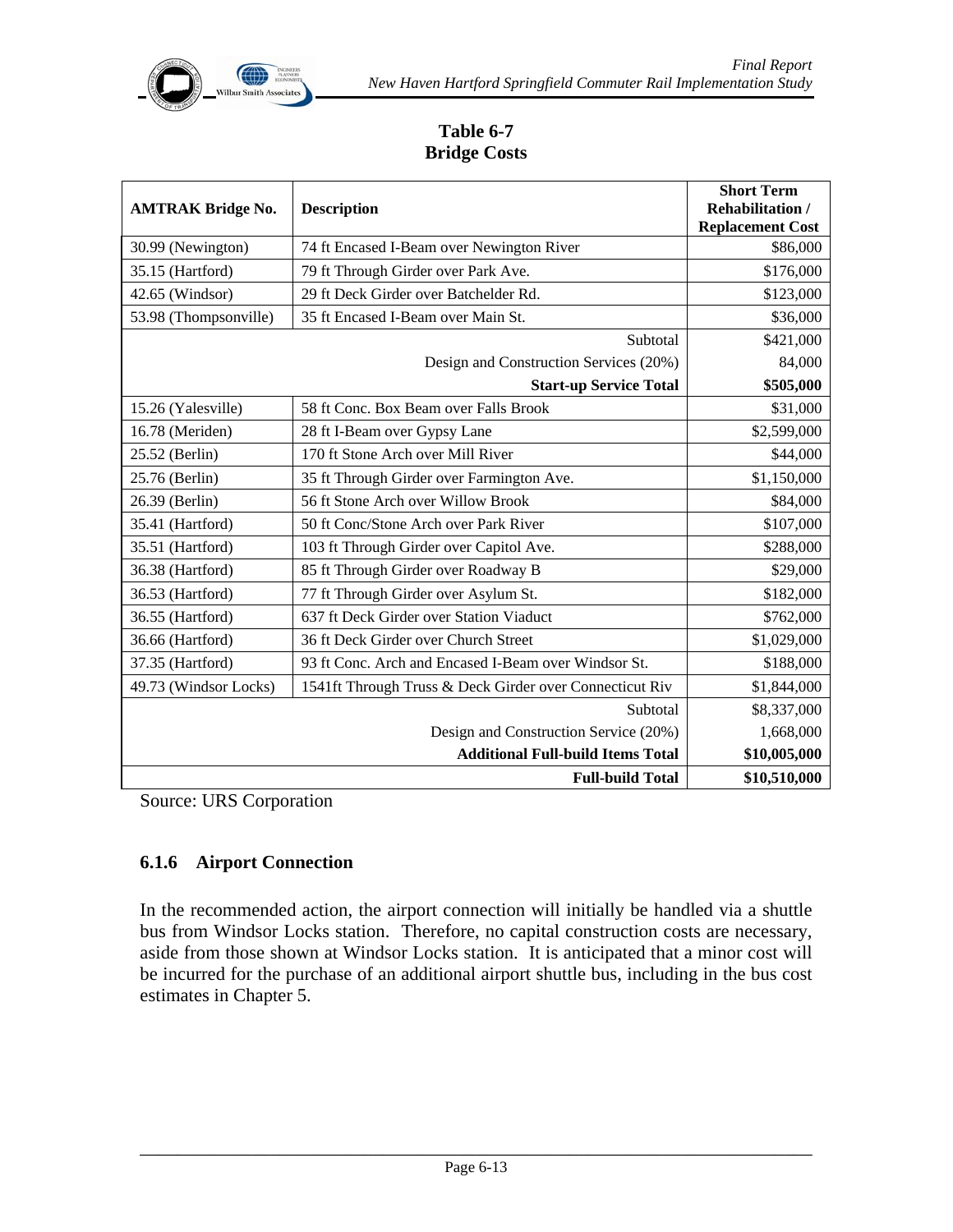

#### **6.1.7 Total Start-up Service Recommended Action Capital Costs**

A summary of total capital costs for the Start-up commuter rail service appears in Table 6-8. The cost estimate includes necessary train sets, spares, the maintenance facility, parking and station costs, double track costs, and bridge rehabilitation or replacement costs. Design, construction service (including Amtrak flagmen) and inspection costs have been applied to each individual estimate. The estimate also includes right-of-way and environmental cost allowances that may be associated with station and maintenance facility construction; however these costs will require refinement in the next phase of implementation. Therefore, to be conservative, a contingency of 40% has been used to reflect unforeseen costs, per Federal Transit Administration guidelines at this phase of implementation. The estimated total capital cost for the Start-up commuter rail service is \$291.3 million.

| <b>Element</b>         |     | Cost          |
|------------------------|-----|---------------|
| <b>Train Equipment</b> |     | \$70,140,000  |
| Maintenance facility   |     | 20,696,000    |
| <b>Stations</b>        |     | 80,966,000    |
| Double Track           |     | 33,235,000    |
| <b>Bridges</b>         |     | 505,000       |
| Amtrak Flagmen         |     | 2,500,000     |
| <b>Subtotal</b>        |     | \$208,042,000 |
| Contingency            | 40% | \$83,217,000  |
| <b>Total</b>           |     | \$291,259,000 |

**Table 6-8 Commuter Rail Start-up Service Recommended Action Capital Costs** 

Source: Wilbur Smith Associates, URS Corporation, Washington Group International

#### **6.1.8 Total Full-build Capital Costs**

In addition to the capital costs for the Start-up Service Recommended Action, the long term recommendation is to complete double-tracking the entire Springfield corridor. The additional costs associated with the double-tracking are presented in each of the sections above and a summary of these costs appear in Table 6-9. The cost estimate includes additional parking and station costs, double track costs, and bridge rehabilitation or replacement costs. Design, construction service (including Amtrak flagmen) and inspection costs have been applied to each individual estimate. A contingency of 40% has been used to reflect unforeseen costs, per Federal Transit Administration guidelines at this phase of implementation. The estimated total additional capital costs for the future Full-build are \$96 million.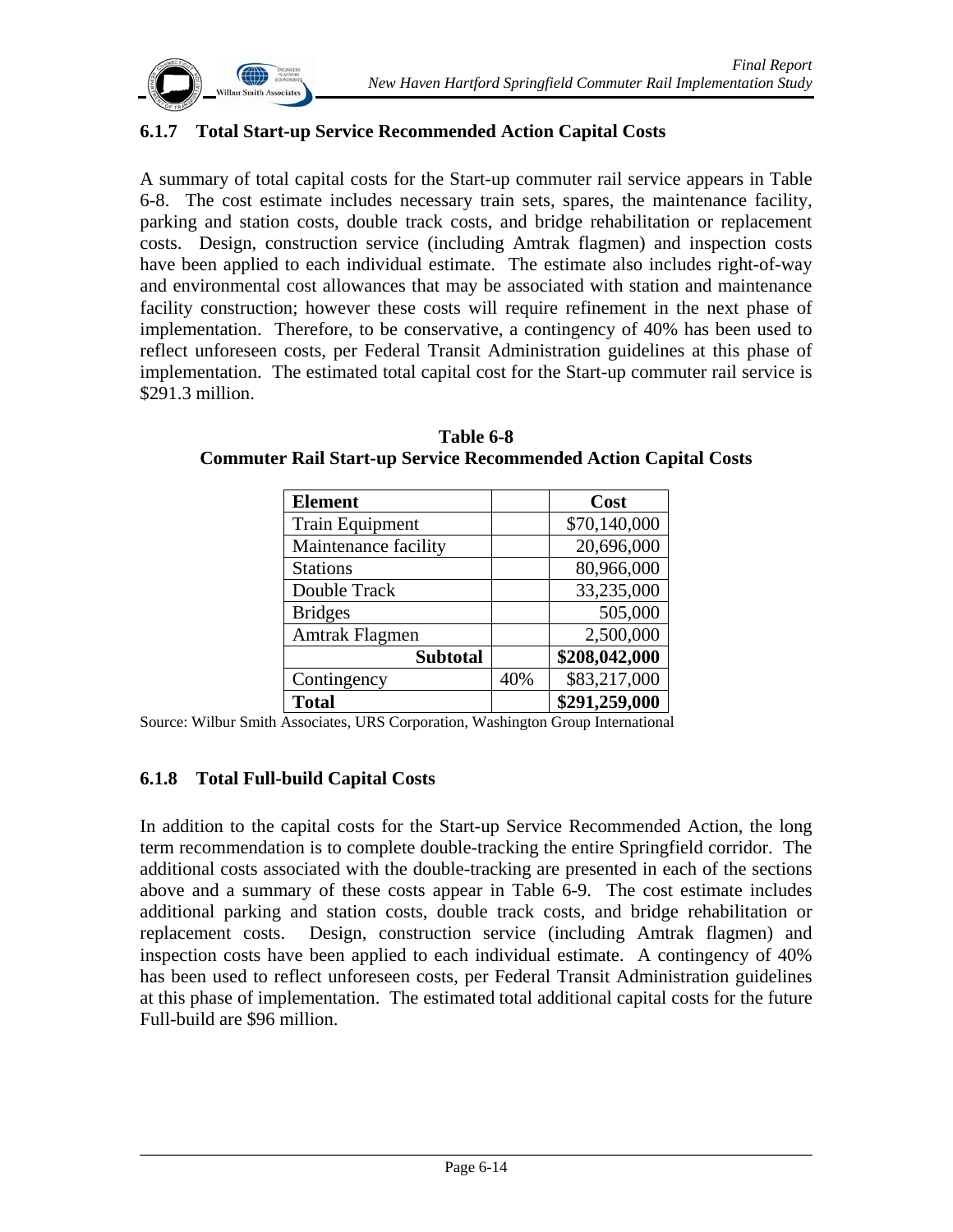

| <b>Element</b>  |     | Cost         |
|-----------------|-----|--------------|
| <b>Stations</b> |     | \$26,020,000 |
| Double Track    |     | \$30,159,000 |
| <b>Bridges</b>  |     | \$10,005,000 |
| Amtrak Flagmen  |     | \$2,500,000  |
| <b>Subtotal</b> |     | \$68,684,000 |
| Contingency     | 40% | \$27,474,000 |
| <b>Total</b>    |     | \$96,158,000 |

#### **Table 6-9 Additional Full-build Capital Costs**

# **6.2 Commuter Rail Operating Costs**

This analysis calculates annual operating costs by multiplying the Springfield Line service's projected annual train miles for its Start-up Service times a representative cost per train mile.

### **6.2.1 Train Miles**

A train mile measures the distance a train travels. That is, a train set traveling one mile equals one train mile. The Recommended Action schedule would have 8 round trips per day or 16 one-way trips each weekday. A run between New Haven and Springfield is 62 miles; using 8 round trips or 16 one way trips would generate 992 revenue train miles per weekday. Fifty-two weeks at 5 days per week totals to 260 days of operation, less some holidays on which New Haven-Hartford-Springfield service would not run. (Note that Shore Line East and most commuter rail systems in the US have approximately 254 operating weekdays per year). Annual train miles are thus calculated: 992 train miles multiplied by 254 days produces 251,968 annual train miles, exclusive of any shop moves or deadheading for maintenance purposes.

#### **6.2.2 Cost per Train Mile**

In order to refine the operating cost estimate for the new commuter rail service, the study team looked at the experience of commuter rail operators nationally with a focus on Shore Line East (SLE). For various reasons, SLE appears to offer a model which most closely resembles how the New Haven-Hartford-Springfield service would operate. These are:

- o SLE uses Amtrak for train and engine crews. While not a certainty, Amtrak appears the most likely candidate to operate the service. This is because Amtrak owns the Springfield Line, and it has expressed a desire to operate the service.
- o SLE operates over Amtrak's Northeast Corridor between New London and New Haven. The new service would operate over Amtrak infrastructure as well.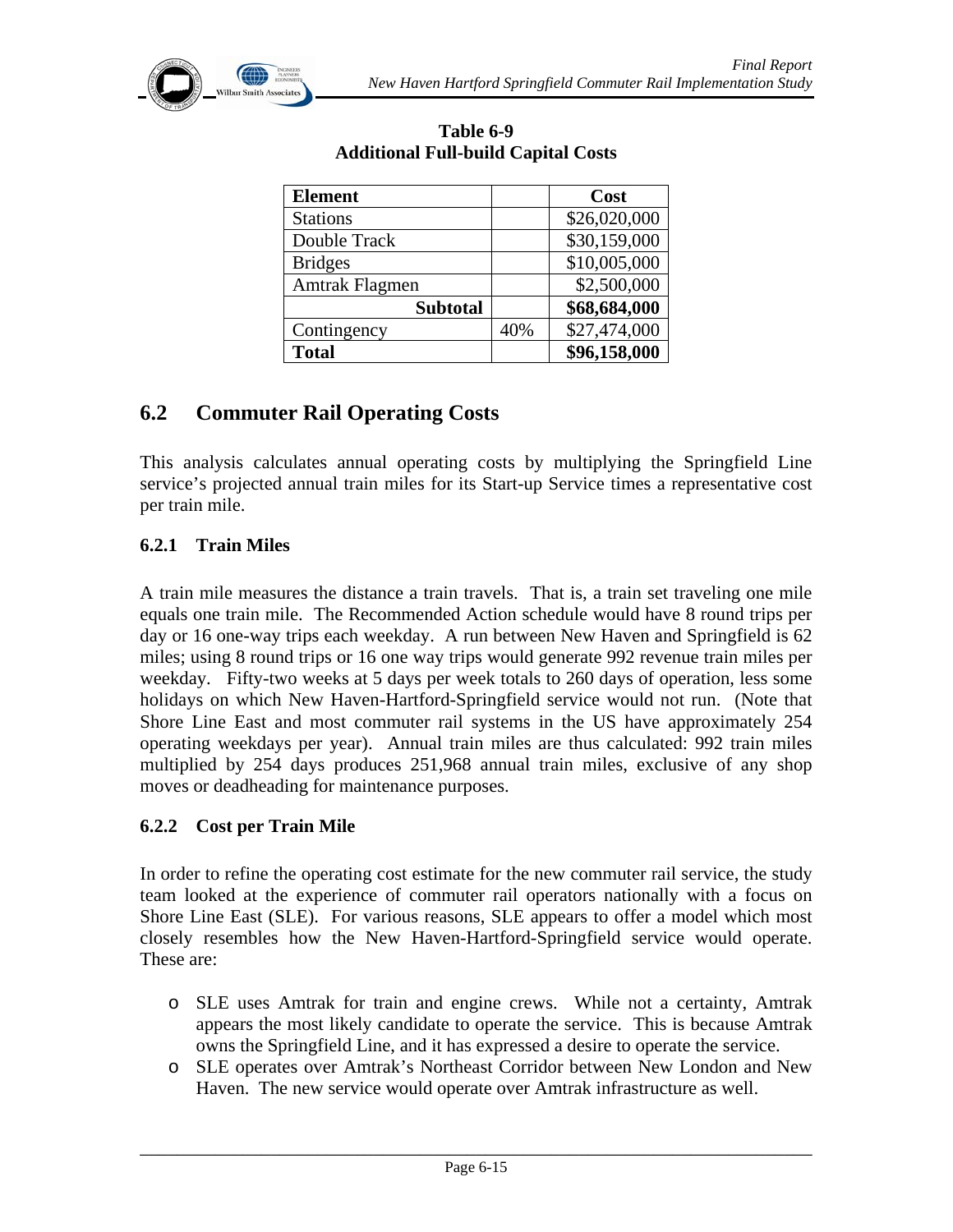

o Amtrak maintains SLE rolling stock in New Haven. Amtrak could expand its maintenance pool there to provide resources for the new service, albeit at a separate facility.

All things being equal, Shore Line East per train-mile operating costs should hold true for the New Haven-Hartford-Springfield service. Similar to SLE, Amtrak owns the right-ofway along this corridor. Therefore, a track usage fee must be negotiated between the operator and Amtrak and the cost can vary with each agreement renewal. For this analysis, it is assumed that the current per train mile track usage fee charged by Amtrak for SLE service would be applied to the New Haven to Springfield corridor.

SLE operating costs, revenue train miles, and operating costs per train mile for three recent years appear below in Table 6-10.

|      | <b>Operating</b> | <b>Train</b> |                        |
|------|------------------|--------------|------------------------|
| Year | Cost             | <b>Miles</b> | <b>Cost/Train Mile</b> |
| 1999 | \$5,702,061      | 160,160      | \$35.60                |
| 2000 | \$6,081,910      | 132,117      | \$46.03                |
| 2001 | \$7,486,284      | 197,314      | \$37.94                |
|      |                  | $\sim$       | $\sim$<br>$\mathbf{r}$ |

**Table 6-10 Shore Line East Operating Costs per Train Mile** 

Source: ConnDOT

A unit cost estimate of \$40 per train mile has been applied, based upon Shore Line East commuter rail experience. Accordingly, an annual operating cost for the recommended Start-up service would be derived as follows: 251,968 annual train miles at \$40 per train mile totals to \$10,079,000. In addition, the operating costs for the bus services in the study area would increase by \$3,757,000 to account for additional connecting bus service.

# **6.3 Fare Policy and Collection Method**

The fare policy and collection method for Shore Line East are assumed for the New Haven-Hartford-Springfield service. There are four ticket and pass categories. These are in descending price order: One-Way, Ten-Trip, Monthly, and Monthly Plus. Monthly Plus allows transfers to bus transit. These categories offer discounts off the One-Way fare for riders who purchase multiple ride tickets or passes. For example, the One-Way fare between Old Saybrook and New Haven is \$5.75, while the Ten-Trip ticket provides for a \$5.20 per-trip fare for the same trip. A similar fare structure is assumed for the new Springfield Line service. SLE offers the Uni-Rail pass, which allows for travel on both SLE and Metro-North. Conceivably, the Springfield Line service could offer this pass as well.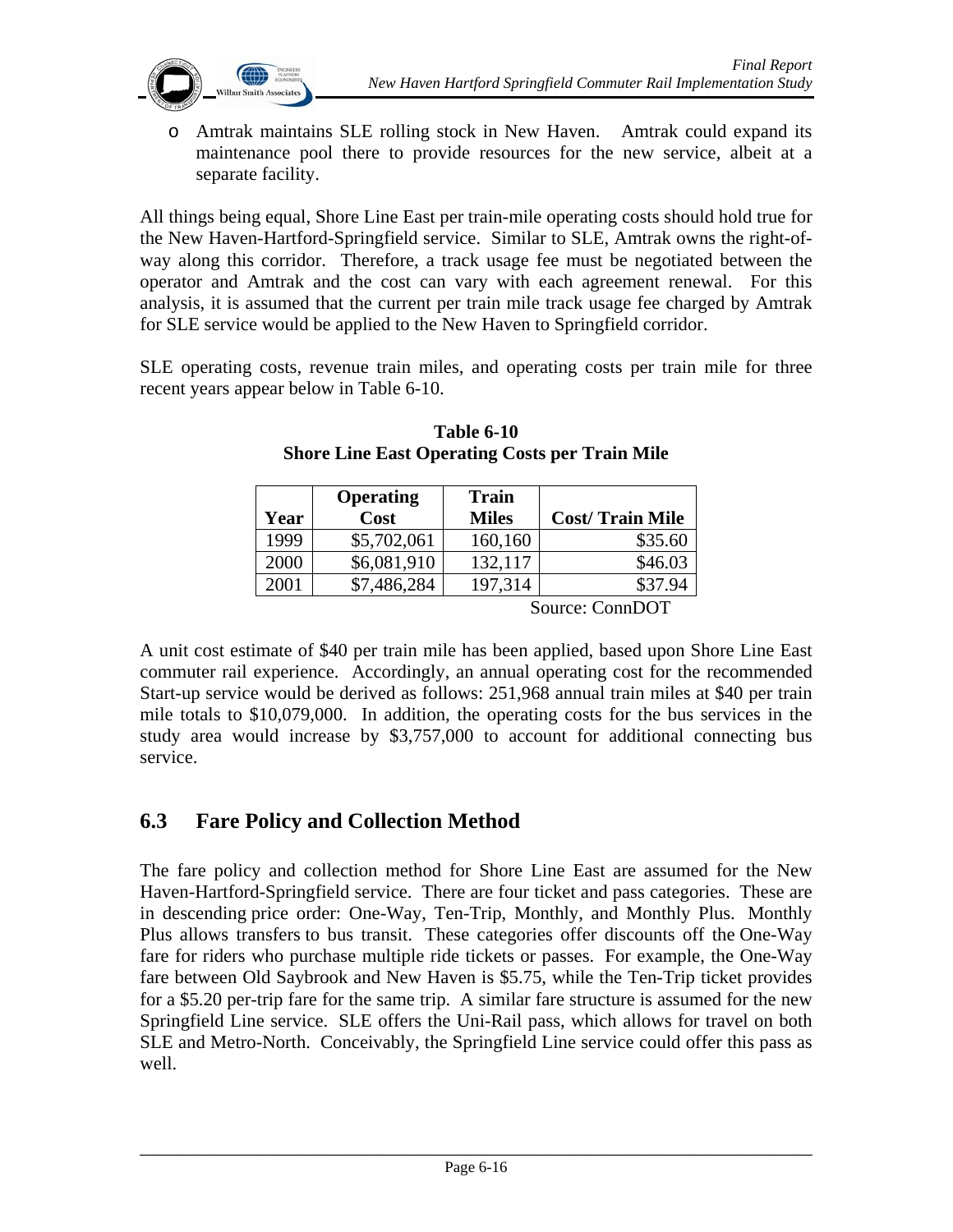

SLE riders can purchase tickets and passes in various ways. One-Way tickets are sold on board trains. They are available at the New London, Old Saybrook, and New Haven ticket windows. They are valid for 90 days. Ten-Trip tickets and Monthly and Monthly Plus passes can be purchased at the staffed station ticket windows, through the mail, and by phone (1-800-All-Ride in Connecticut). Ten-Trip tickets are valid for 90 days. Monthly and Monthly Plus passes are valid for the calendar month shown and may be used for unlimited travel between stations specified. The bus portion of the Monthly Plus pass is honored for travel on all CTTRANSIT bus routes including Commuter Connection buses in New Haven. The Springfield Line service tickets would be obtain in the same ways - on board trains, at ticket windows, through the mail, and over the phone.

SLE conductors check all tickets on board trains, as would conductors on the Springfield Line service.

# **6.4 Commuter Rail Revenue**

To calculate fare box revenue for the Recommended Action, a similar fare structure was developed to that being put in place for 2005 on Shore Line East. Table 6-11 shows the suggested One-Way fare matrix for service on the line using the formula  $$2.419 + $.146$ per mile greater than 10 miles, rounded to the nearest quarter dollar. Monthly fares, shown in Table 6-12, are 50% of the One-Way fares and the per trip cost is based on 42 trips per month. It was assumed that commuter ridership would be using a Monthly pass and non-commuter would pay a One-Way fare.

Based on the fare structure and weekday ridership presented, revenue for the State-up commuter rail service would be \$4,400 per day. Using 254 days of weekday service per year, the annual revenue would be \$1,117,600.

The ridership projections developed for this implementation plan are based upon a rigorous evaluation process and a customized application of ConnDOT's Statewide Travel Model. However, some stakeholders have suggested that these ridership projections may be conservative. To obtain an indication of a possible upper projection for this implementation plan, the Department performed a further review of the 2000 Census Journey to Work data for towns being served by the Shore Line East (SLE) commuter rail service. The SLE service is a peak-period commuter rail service, which has been operating since 1990 along Amtrak's northeast corridor, between New Haven and Old Saybrook, with through service to Stamford and connections with New Haven Line (New Haven - New York Grand Central Terminal) commuter rail service.

This review indicated that the SLE service capture rate of the potential commuter market is approximately 5 percent, which is more than double the projection from the Statewide Travel Model application for the New Haven-Hartford-Springfield (NHHS) rail service plan. While the two systems are not directly comparable, the higher captured rate experienced by SLE could be considered the higher end of a range for the NHHS plan.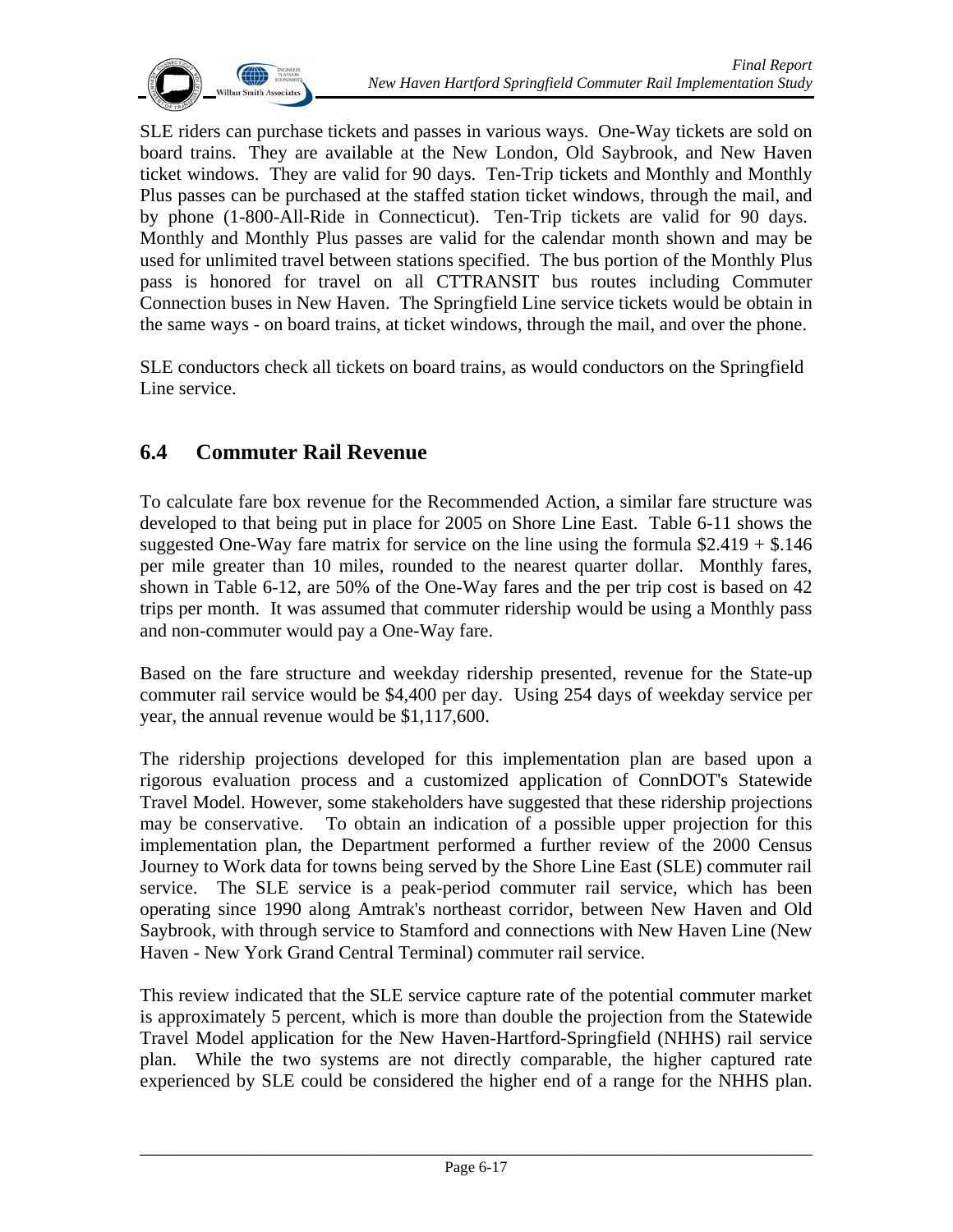



| <b>Station Pair</b>  | New<br>Haven             | Street<br><b>State</b> | Haven  | Wallingford |         |        |           |                |         |         |         |             |
|----------------------|--------------------------|------------------------|--------|-------------|---------|--------|-----------|----------------|---------|---------|---------|-------------|
| New Haven            | $\overline{\phantom{a}}$ |                        | North  |             |         |        |           |                |         |         |         |             |
| <b>State Street</b>  | \$2.25                   |                        |        |             | Meriden |        |           |                |         |         |         |             |
| North Haven          | \$2.25                   | \$2.25                 |        |             |         |        |           |                |         |         |         |             |
| Wallingford          | \$2.75                   | \$2.50                 | \$2.25 |             |         | Berlin | Newington |                |         |         |         |             |
| Meriden              | \$3.50                   | \$3.50                 | \$2.50 | \$2.25      |         |        |           | $\rm Hartford$ |         | ocks    |         |             |
| Berlin               | \$4.50                   | \$4.50                 | \$3.50 | \$2.75      | \$2.25  |        |           |                | Windsor |         |         |             |
| Newington            | \$5.25                   | \$5.25                 | \$4.25 | \$3.50      | \$2.75  | \$2.25 |           |                |         |         |         |             |
| Hartford             | \$6.00                   | \$6.00                 | \$5.00 | \$4.25      | \$3.50  | \$2.25 | \$2.25    |                |         | Windsor |         |             |
| Windsor              | \$6.75                   | \$6.75                 | \$6.00 | \$5.00      | \$4.25  | \$3.25 | \$2.50    | \$2.25         |         |         | Enfield | Springfield |
| <b>Windsor Locks</b> | \$7.50                   | \$7.25                 | \$6.50 | \$5.75      | \$4.75  | \$3.75 | \$3.00    | \$2.25         | \$2.25  |         |         |             |
| Enfield              | \$8.25                   | \$8.25                 | \$7.50 | \$6.75      | \$5.75  | \$4.75 | \$4.00    | \$3.25         | \$2.50  | \$2.25  |         |             |
| Springfield          | \$9.50                   | \$9.50                 | \$8.50 | \$7.75      | \$7.00  | \$6.00 | \$5.00    | \$4.50         | \$3.50  | \$3.00  | \$2.25  |             |

**Table 6-11 Recommended Action One-Way Fare Matrix** 

Source: Wilbur Smith Associates, based on ConnDOT formula for SLE

Note: Fare calculated at \$2.293 + \$.138 per mile greater than 10 miles, then rounded to nearest quarter dollar.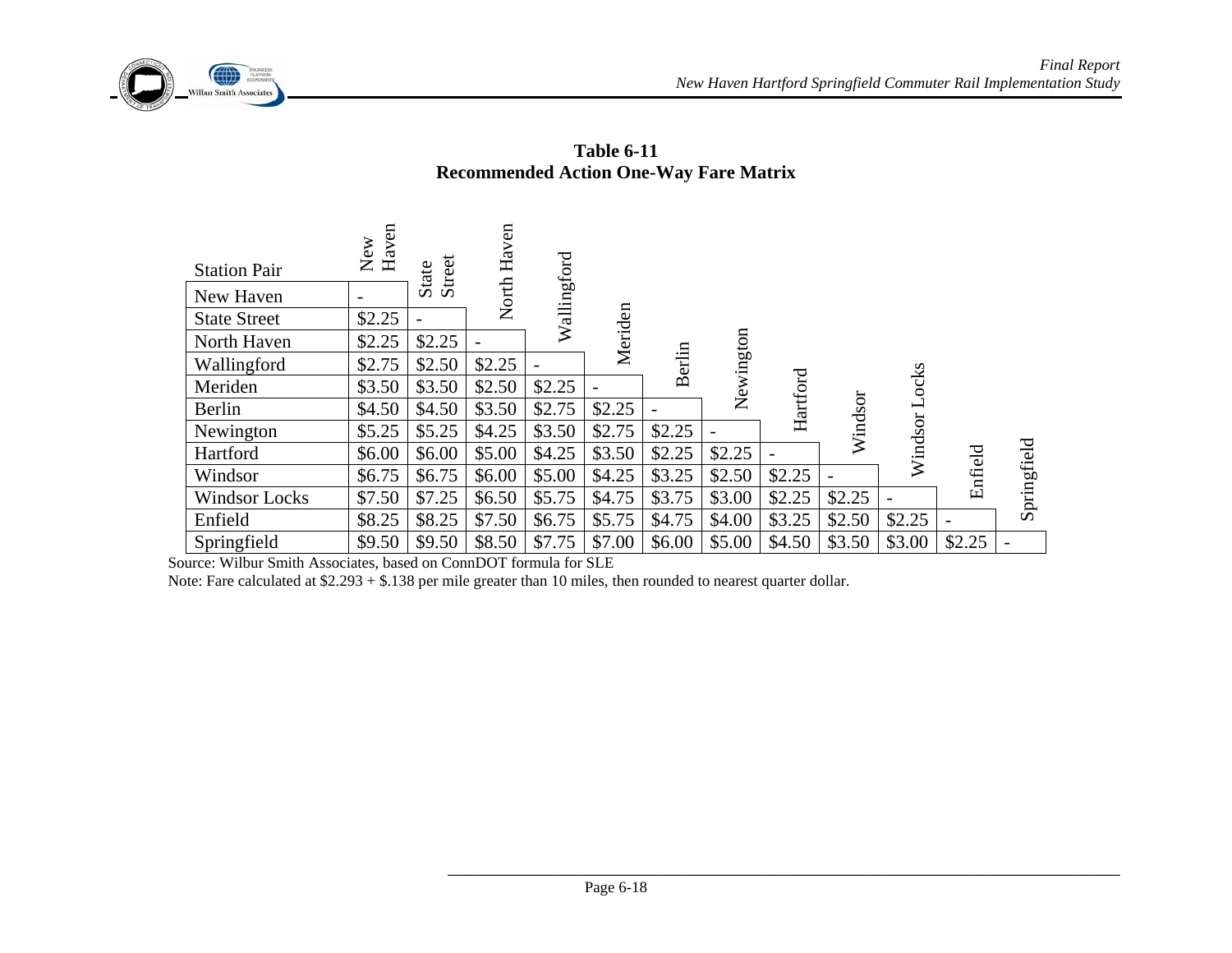

**Table 6-12 Recommended Action Approximate Monthly Fare Matrix** 

| <b>Station Pair</b>  | New<br>Haven | Street<br>State | North Haven | Wallingford |         |               |           |                |         |                          |                |             |
|----------------------|--------------|-----------------|-------------|-------------|---------|---------------|-----------|----------------|---------|--------------------------|----------------|-------------|
| New Haven            |              |                 |             |             |         |               |           |                |         |                          |                |             |
| <b>State Street</b>  | \$51         |                 |             |             | Meriden |               |           |                |         |                          |                |             |
| North Haven          | \$51         | \$51            |             |             |         |               |           |                |         |                          |                |             |
| Wallingford          | \$58         | \$57            | \$51        |             |         | <b>Berlin</b> | Newington |                |         |                          |                |             |
| Meriden              | \$77         | \$75            | \$57        | \$51        |         |               |           | $\rm Hartford$ |         | ocks                     |                |             |
| Berlin               | \$100        | \$98            | \$80        | \$62        | \$51    |               |           |                | Windsor | $\overline{\phantom{0}}$ |                |             |
| Newington            | \$117        | \$115           | \$97        | \$78        | \$60    | \$51          |           |                |         |                          |                |             |
| Hartford             | \$132        | \$131           | \$112       | \$94        | \$75    | \$52          | \$51      |                |         | Windsor                  |                |             |
| Windsor              | \$152        | \$150           | \$132       | \$114       | \$95    | \$72          | \$55      | \$51           |         |                          | Enfield        | Springfield |
| <b>Windsor Locks</b> | \$164        | \$163           | \$144       | \$126       | \$108   | \$85          | \$68      | \$52           | \$51    |                          |                |             |
| Enfield              | \$186        | \$184           | \$166       | \$147       | \$129   | \$106         | \$89      | \$74           | \$54    | \$51                     | $\overline{a}$ |             |
| Springfield          | \$210        | \$209           | \$190       | \$172       | \$154   | \$131         | \$114     | \$98           | \$78    | \$66                     | \$51           |             |

Source: Wilbur Smith Associates, based on ConnDOT formula for SLE

Note: Fare calculated at 50% of one-way fare times 42 trips, then rounded to nearest dollar.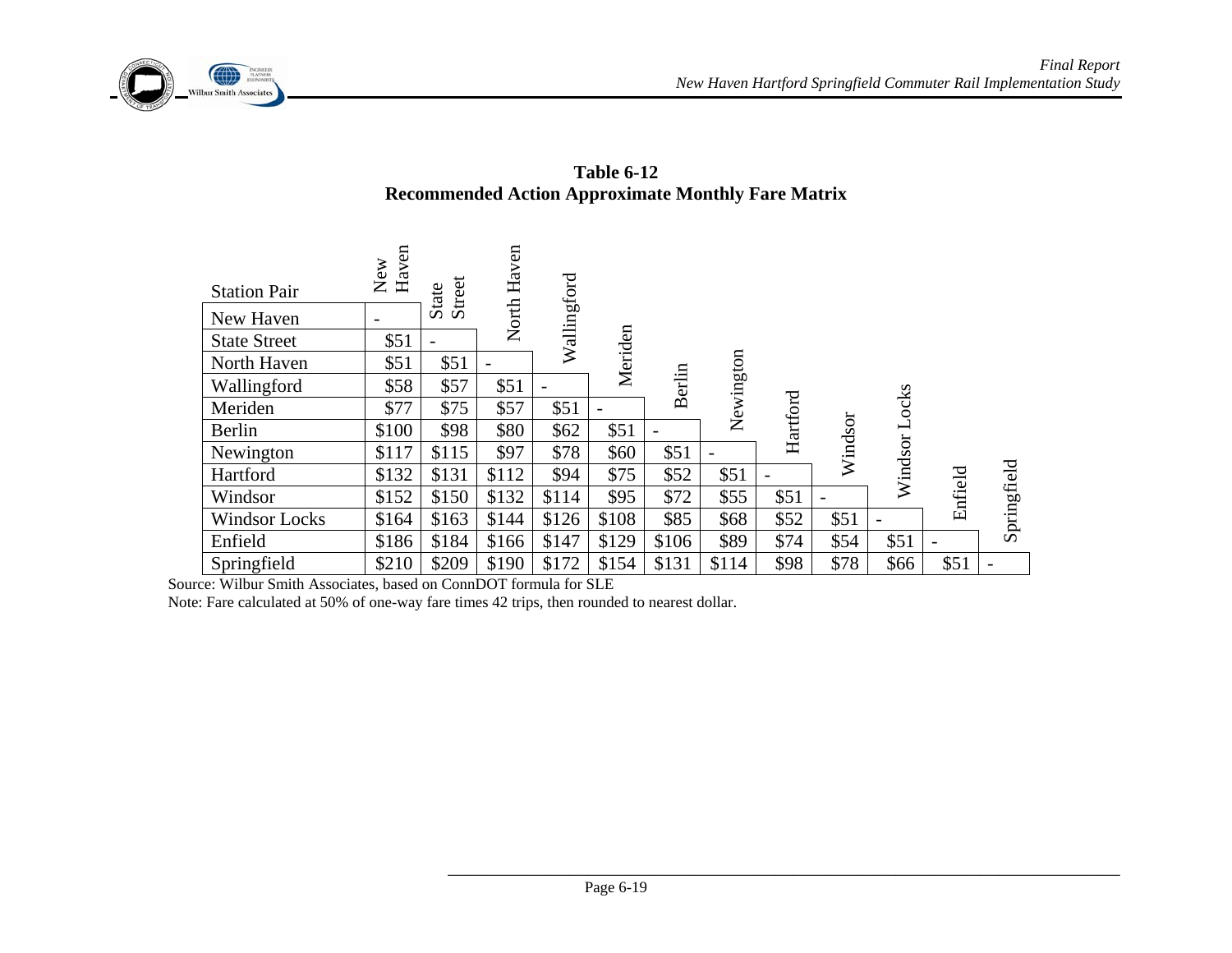

The resulting high range in ridership is 5,000 daily trips. This higher range is anecdotal and so would be viewed as an optimistic figure. Although there is a range in projected capture, the anticipated NHHS ridership and cost analysis in this plan is based upon the evaluation process derived from application of the ConnDOT Statewide Travel Model. It should be noted that this recommended service is to initiate commuter rail along this corridor and that the opportunity remains to enhance the initial service (with additional scheduled trains and stations) as the demand warrants

#### *Ridership and Revenue Variables*

This analysis of initial implementation alternatives has treated the added commuter rail service separately for the purposes of projecting ridership and resulting revenue. However, the service is envisioned as co-existing with Amtrak's current service on the Springfield line. Ideally, the Amtrak schedules during the peak hours could be adjusted to make the same station stops as the commuter trains, and subject to seating availability, the Amtrak trains could serve commuter needs. Similarly, the commuter schedules provide added opportunities for connections at New Haven with Amtrak intercity trains as well as connecting travel via Metro North and Shore Line East.

Metrolink, the commuter rail service in the Los Angeles area, shares routes both north and south from Los Angeles with Amtrak's Surfliner route, a state-supported corridor service with up to 12 round trips per day on some days. Metrolink and Amtrak initiated a "Rail 2 Rail" program, which allows Metrolink monthly pass holders to ride Amtrak's Surfliner trains. The fares on Amtrak are typically higher than Metrolink, and the Amtrak trains serve fewer stations. A funding transfer agreement between Metrolink and Amtrak reimburses Amtrak for a portion of the "loss" incurred because of the lower commuter fares. The program has been extremely successful, producing annual ridership gains on both services because of the greater number of trip opportunities.

A cooperative effort between a ConnDOT service and Amtrak service on the Springfield line would likely have similar results. Amtrak's mid-day trains could be used for one direction of a round trip outside the peak hours, inducing more travel than would be expected if the systems were operated independently. No attempt is made here to project the ridership levels that such a synergy would produce, or to project the resulting revenue increases. At such time as commuter service is initiated, it would be appropriate to test the concept by accepting commuters on selected Amtrak trains, and expanding the program if it proves beneficial to both agencies.

## **6.5 Cost Summary**

A summary of the performance revenue calculations is shown in Table 6-13. Given the Start-up Service Recommended Action is projected to cost \$10,078,000 to operate using conventional rolling stock with revenues at \$1,117,600, the annual operating deficit would be at \$8,960,000 annually. This is in addition to the capital costs of \$291.3